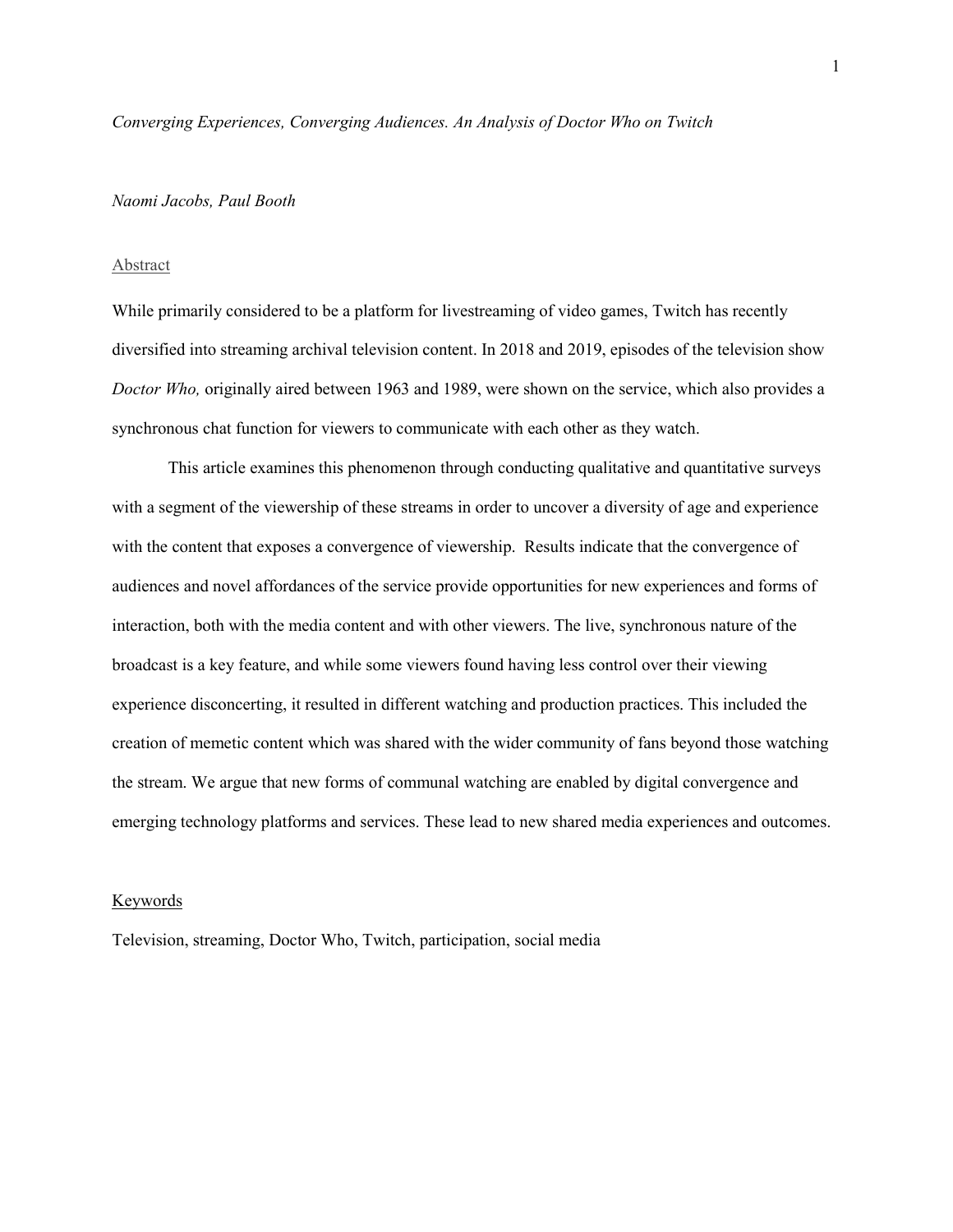### *Converging Experiences, Converging Audiences. An Analysis of Doctor Who on Twitch*

#### Introduction

The modern television landscape is increasingly populated by streaming and on-demand services, serving up content at a time convenient to the viewer (C. Johnson, 2019). It has been suggested that this is causing disruption in the nature of television viewing (Horvath et al., 2017). While such services facilitate a greater variety of content and scheduling options, they also have features with the potential to fundamentally change the nature of the viewer and community's experience with the media (Morris, 2019): for example, binging content by oneself can reduce opportunities for discursive interaction between or during installments, altering the process of interacting with other fans (Seitz, 2019).

In summer 2018, fans of the television series *Doctor Who* had an opportunity to watch the series in a manner with which many younger viewers may not have been accustomed: presented as live, with no chance to rewind to catch dialogue, pause to grab another snack, or jump to a favorite scene. Harkening back to the early days of *Doctor Who,* when episodes were largely shown on television once with nary even a repeat, this programme was not some deliberate throwback to older technology, but rather the appearance of a relatively new one. '*Doctor Who* on Twitch', a streaming experience wherein classic *Doctor Who* episodes from 1963–1989 were broadcast on the online video platform Twitch, saw a coming-together of different fan groups, different types of viewers, and different levels of technical skill and knowledge. With *Doctor Who*'s 55-year history, many newer fans may never have seen early seasons prior to this opportunity to view them in the online company of more experienced fans, some of whom might have seen the episodes many times before.

'*Doctor Who* on Twitch' offered a novel opportunity for shared viewing in the age of on-demand content. While liveness of content has not gone away entirely (see Reason and Lindeloff, 2016), it is becoming less common to watch scripted television live as more and more viewers have shifted to personalised streaming services like Netflix and Hulu. And yet, as our research demonstrates, a great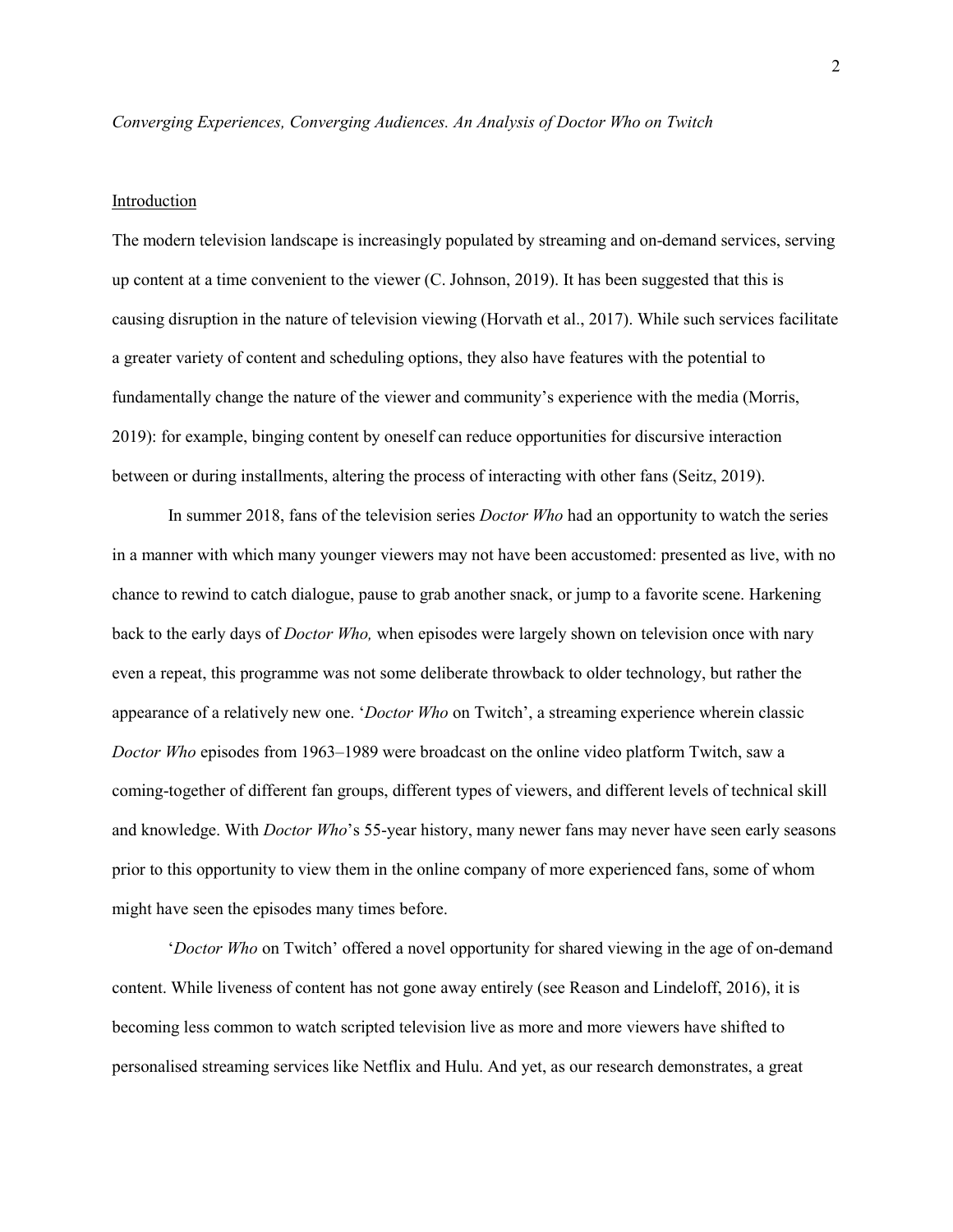many people not only found value in the '*Doctor Who* on Twitch' service, but also found new ways of interacting with the program.

This paper reports results of a study examining these *Doctor Who* marathons hosted on Twitch, wherein large portions of the 20th century back catalogue of episodes were streamed as-live over relatively short periods of time. We discuss the generational sharing of fan experience enabled by this new platform, the unique affordances of an online platform delivering content that must be watched at a specific point in time, and similarities and differences to the traditional linear viewing experience. Ultimately, we argue that the type of *technological* convergence that '*Doctor Who* on Twitch' represents – where traditional viewing practices meet contemporary participatory practices – demonstrates a meaningful *intergenerational* convergence as well, where old and new fans' *engagement* converges, reinforcing traditional sociality. As we will show, the *Doctor Who* on Twitch livestreams functioned to cohere a disparate group of people through the convergence of technology, the liveness of the event, and the creation of memetic content as emblematic of this.

## Background: Models of Streaming Television

 $\overline{a}$ 

Until recently, a television viewer required a set and a receiver in order to pick up broadcast content. Before the widespread adoption of home recording technologies such as the VCR, they also needed to be present at the correct time. If a viewer in the 1960s wished to watch an episode of the BBC television programme *Doctor Who*, they had only one opportunity. While some episodes might have repeat showings at a future date, this was not guaranteed (particularly given that the original masters of some episodes were not retained by the BBC, having no perceived future use) and also required the viewer to be available for said repeat where they were not for the original viewing. There was no ability for the home viewer to time-shift the viewing to a more convenient time.<sup>[1](#page-2-0)</sup>

<span id="page-2-0"></span><sup>&</sup>lt;sup>1</sup> Some fans did audio record episodes as they aired for later playback.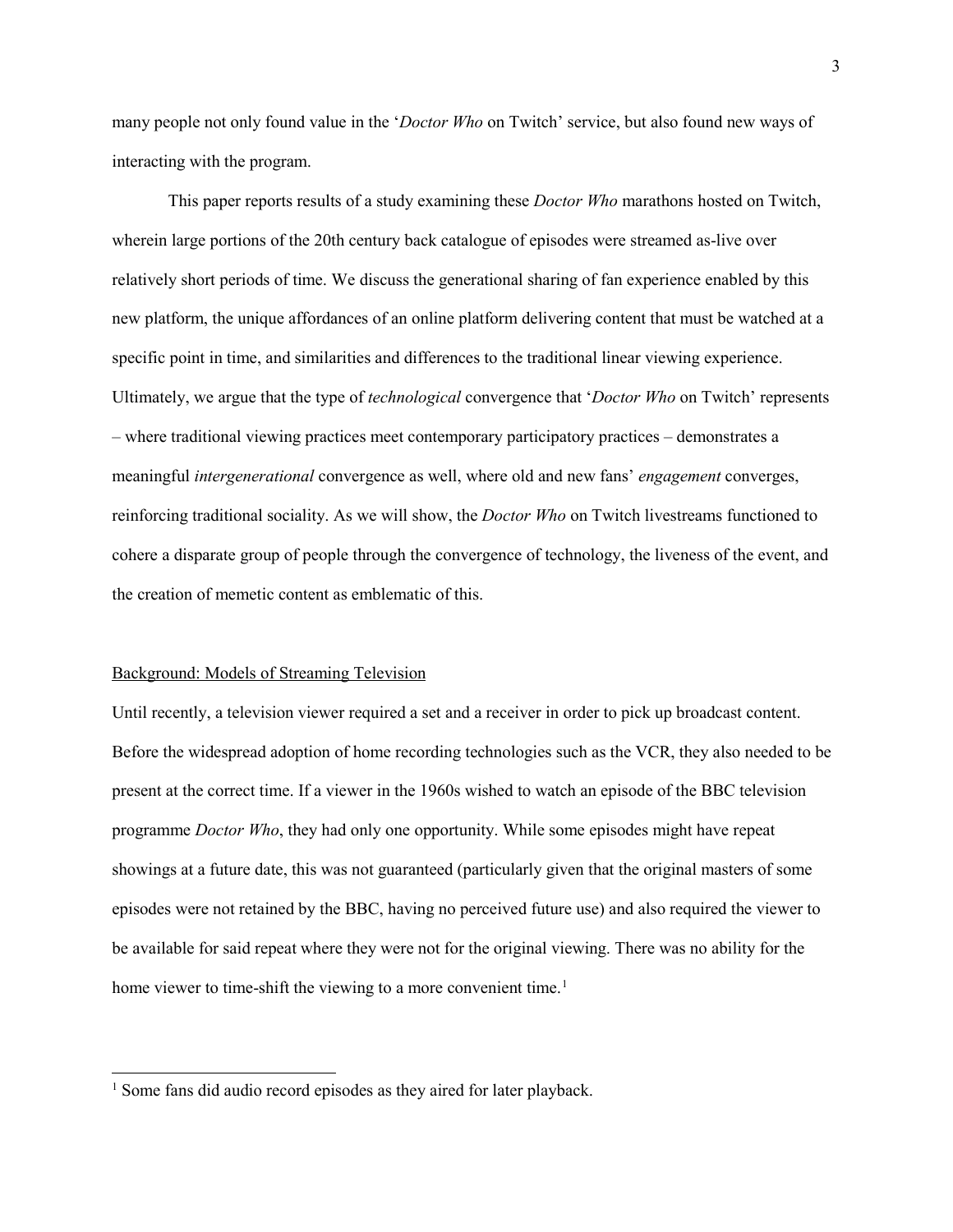The modern television landscape looks very different. Not only did VHS recorders and DVRs introduce the ability to retain programmes for timeshifting and repeat viewing, digital broadcasting and on-demand streaming services such as Netflix and BritBox are becoming a major component of the television landscape (Herbert et al., 2019) and mean that there is now, for some programmes, no 'initial showing' at a particular time and date. In 2017, a Pew Research Centre study found that streaming services were the primary means of television watching for 61% of 18–29 year olds in the USA (Pew, 2017). On these services, episodes are often released in batches and immediately made available to be watched at the viewer's leisure, whether that be in a 'binge' all at once, or on a more spread out schedule of availability. Many traditional broadcasters like the BBC also provide so-called catch-up services, such as iPlayer, which make episodes that were traditionally broadcast at a specific time and date available afterwards for viewers who missed or wish to rewatch them. Indeed, as Sørensen (2016: 382) has demonstrated, the BBC has used these catch-up services to harness elements of live TV as a core aspect of its multiplatform marketing strategy to combat the rise of streaming services. The prevalence of such services has normalised binging behaviour and introduced fundamental changes to the nature of the television landscape and viewing experience (Herbert et al., 2019).

There is also an increased democratisation of streamed multimedia content with the advent of new technologies associated with 'Web 2.0' allowing individuals to create and upload their own content. Live streaming is an increasingly common aspect of online platforms, popularised by services such as Periscope (launched in 2015) which upon its acquisition by Twitter was integrated directly with the platform and grew rapidly due to its ability to leverage existing social networking (Tang et al., 2016). Facebook Live had an initial launch in 2015 for use by celebrities, before being made available to all US users in 2016 (Haimson and Tang, 2017). In August 2019, Reddit launched a trial of its own livestreaming service, the Reddit Public Access Network (PAN) (Pardes, 2019). Platforms scatter and commoditize viewership (see van Dijck, Poell, and de Waal: 2018), Such services provide immediacy and immersion (Haimson and Tang, 2017) and often incorporate interaction as a key feature, allowing commentary to be passed back to the streamer constituting communal discussion by viewers.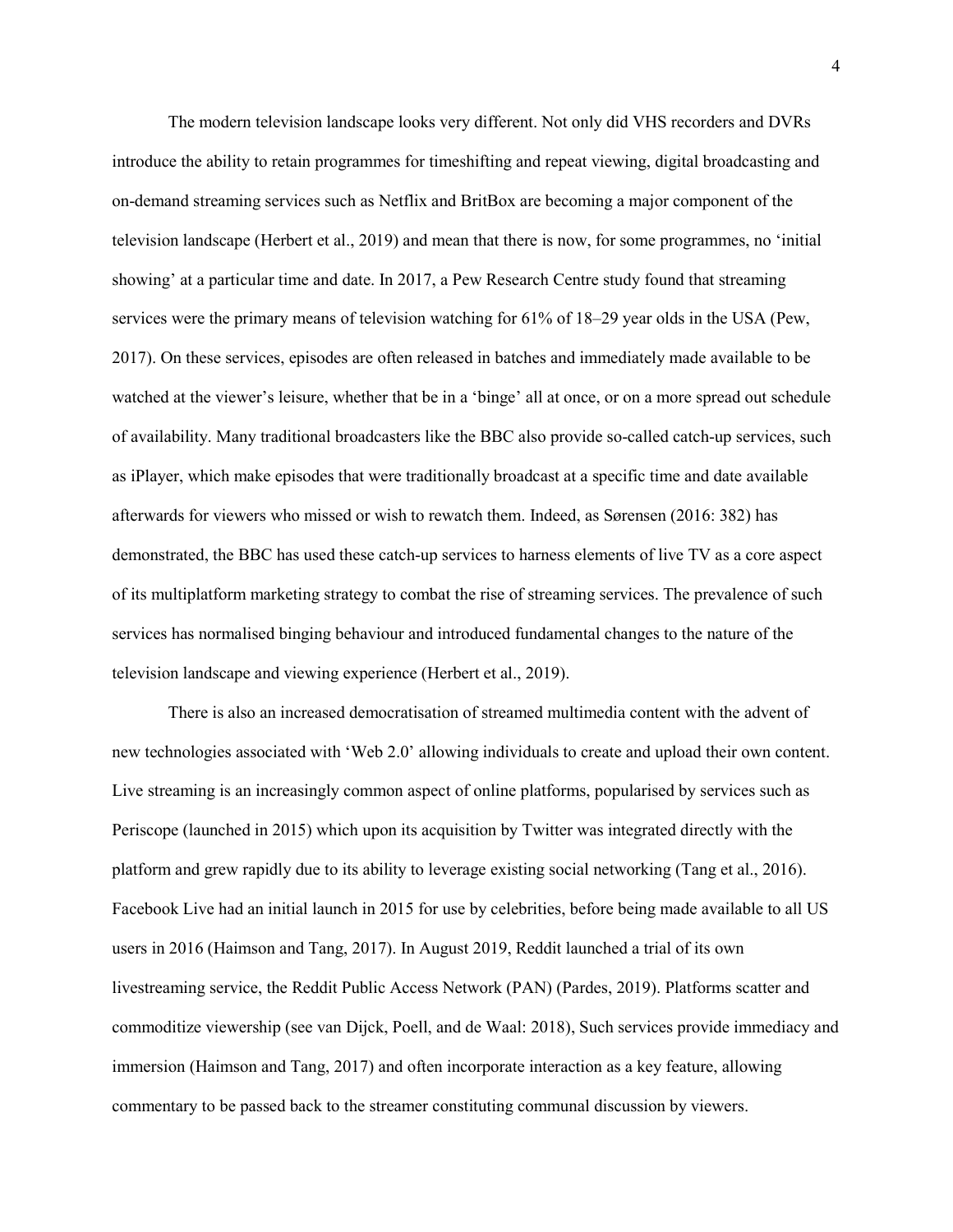Despite this, there is still a significant amount of television for which the temporal nature of the viewing experience is important. This is certainly the case for live coverage of events such as sporting activities or music events, in which the viewer feels a part of the live experience and audience even though they are viewing remotely (White, 2004). Equally, there can be important liveness attributes given to scripted dramas because of attitudes towards spoilers – a trend towards watching new content as quickly as possible, or specifically on initial broadcast, in order to be able to take part in discussions without coming across key plot details that might impact the naive viewing experience (see Levine, 2008). This urge towards a shared temporal space in which to discuss particular 'event TV', the 'watercooler effect', may be a factor in recent tentative moves back towards a weekly broadcast schedule rather than the release of series all in one block, which encourages 'binge-watching', as popularised by Netflix. For example, Disney announced in August 2019 that their streaming service Disney+ would include a weekly schedule for its releases rather than whole series blocks (Alexander, 2019). Shared viewing experiences and associated discussion are heightened when the majority of viewers are watching a simultaneous broadcast, not least because of real-time commentary on social media. This means that even repeat showings of archive television can have a feeling of liveness if they are broadcast to a shared viewing audience.

#### Twitch and Streaming *Doctor Who*

Predating the rise in mainstream popularity of the social media streaming services mentioned above, Twitch launched in 2011 on the back of an earlier service called Justin.tv which was originally presented as a means of streaming everyday activities (Burroughs, 2019). However, Twitch specialised in streaming video games (Cook, 2014). In 2014, the service was one of the largest live streaming platforms (Gros et al., 2018), was around the 100th most viewed website, and was bought by Amazon for almost a billion dollars (Johnson and Woodcock, 2019). Pires and Simon (2015: 255) described its emergence as representing a media phenomenon through which 'anyone can become a TV provider'. To stream on Twitch, one need only have a webcam and an account (Taylor, 2018: 6).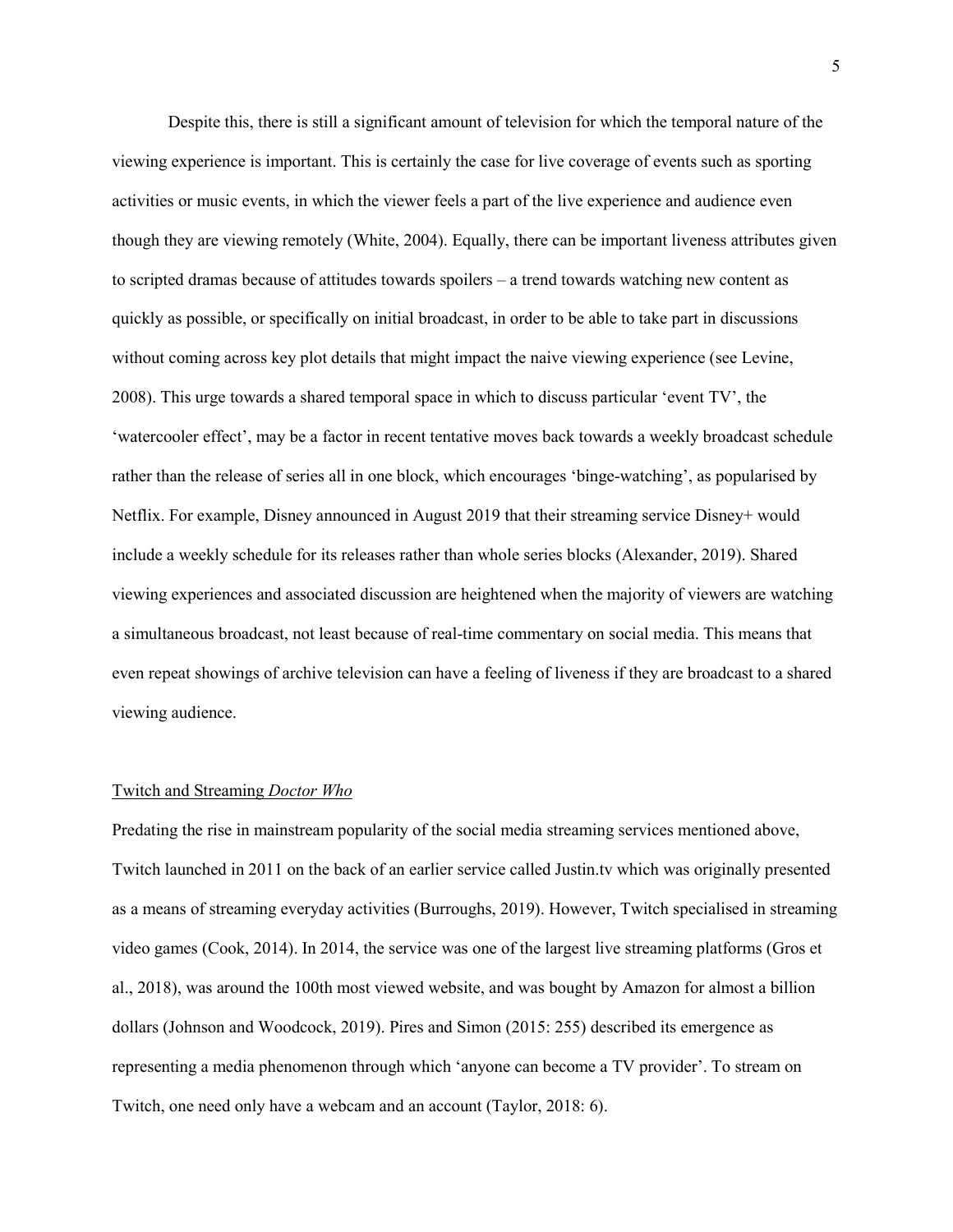Twitch is known primarily for its use in esports and gaming to provide live streaming coverage of game play combined with linked group chat space: that is, while one is watching whatever is being streamed, the simultaneous live text chat on the same screen allows group interaction, and sometimes live feedback to the streamer. This 'private play turned into public entertainment' (Taylor, 2018: 6) provides a space for viewers to log on and follow a stream of a video game player, all while chatting with other people watching the same stream. Turning their hobby into their labor (see Chia, 2020), some Twitch streamers have become celebrities in their own right, and have garnered a strong following on the site; they can make money as 'influencers' on the site through paid subscriptions, donations, and influencer marketing. According to 'Twitch Tracker', Twitch as per 2019 routinely has 4.4 million monthly streamers, 53,000 concurrent channels, and over [2](#page-5-0)60 billion minutes of content watched annually.<sup>2</sup> Simultaneously, the chat stream becomes a way of harnessing and broadcasting fan activity, a type of 'platform fandom' wherein fan work is redirected 'into the workings of the platform' (Morris, 2019: 358). The chat, thus, is both incentive for viewing and an incentivized commodification of viewer activity.

In order to combat the perception that Twitch was only about video gaming, in 2015 Twitch launched a new non-gaming category, Creative, intended to showcase a wider variety of creative works. This diversification includes 'marathon' events showing television archive content, including *The Joy of Painting with Bob Ross, Mister Rogers' Neighborhood* and *Pokémon.* During a stream, content cannot be paused, rewound, or started over; it is for all intents and purposes, broadcast as live and turned into an event. Because these broadcasts cannot be paused and are scheduled à la traditional models, they recreate the linear broadcast model. Alongside this, the simultaneous chat space enables a shared experience space for discussion between viewers, thus harnessing contemporary interactive technologies as well. There are often so many people interacting on a chat that the conversation can flow by at incredible, almost unreadable speeds.

 $\overline{a}$ 

<span id="page-5-0"></span><sup>2</sup> [https://twitchtracker.com/sta](https://twitchtracker.com/statistics)tistics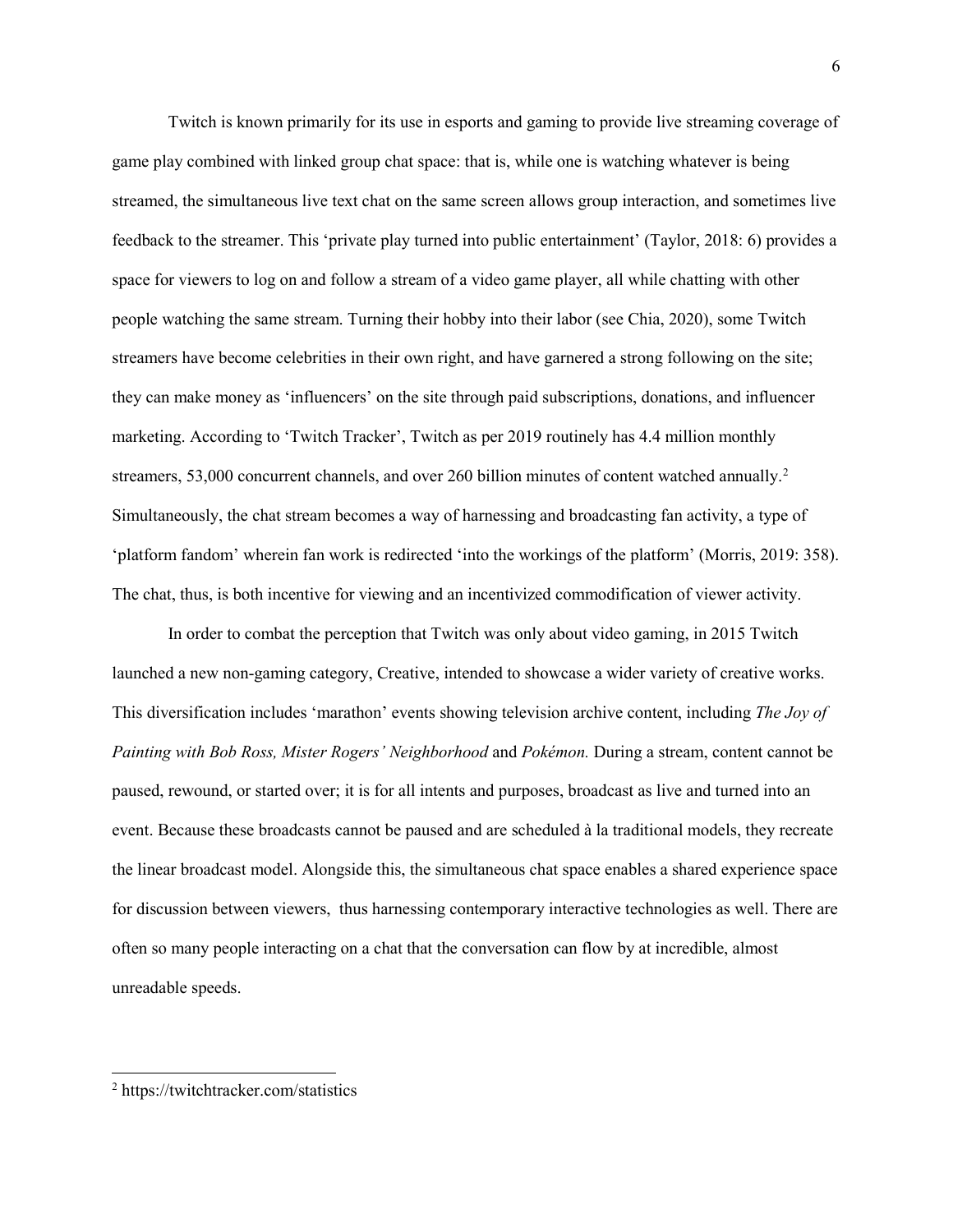In her book *Watch Me Play*, TL Taylor (2018: 2) describes watching content on Twitch as a 'media event', an experience that cannot be replicated because of its inherent sense of liveness. Media events are an increasingly common type of content in today's 'experience economy' (Pine III and Gilmore, 2019) as consumers pay for unique experiences rather than any individual good. Traditionally, the experience economy has been used to discuss in-person events like tourist attractions (Oh, Fiore, and Jeoung, 2007) or escape rooms (see Booth, 2020). But in today's increasingly converged media environment, media texts take on experiential qualities. For example, Matt Hills (2015) has shown that anniversaries of media texts often take on event-like status: he discusses the 50th anniversary of *Doctor Who* as a multi-modal media 'event', taking place on television, in cinemas, and at convention centres, rather than merely as a text. Continuing this trend of turning livestreaming into an event, Twitch collaborated with the BBC in 2018 and 2019 to include so-called classic *Doctor Who* the original run of *Doctor Who* in their television marathons.

*Doctor Who* can be separated into two eras, generally classified as classic and new. The former was televised serially between 1963 and 1989, consisting of 25-minute episodes grouped in varying numbers to create linked episode sets or 'stories'<sup>[3](#page-6-0)</sup>. The 21st century revival of the series sometimes known as new *Doctor Who* began in 2005, and has 45 minute episodes. Twitch ran three different streams of '*Doctor Who* on Twitch'. The first started on 29 May 2018 and ran for seven weeks. The marathon event on Twitch included almost the entire extant run of classic *Doctor Who,* in original broadcast order. The exception was that due to licensing issues, five of the stories (featuring the Daleks) were excluded. A second stream, for the most part a repetition of the content in the first, started on 05 Jan 2019. A third stream, from 17 February 2019, showed the small selection of Dalek stories not included in the original streams. While the first two streams had similar content in terms of the content being shown, there were format differences; for instance, the first stream repeated episodes three times while the second showed each episode only twice, on a duplicating twelve-hour cycle. The first stream included newly produced

<span id="page-6-0"></span> <sup>3</sup> Equivalent to, for example, the way a modern show may have a two-part episode which states 'to be continued' at the end of the first part. These stories ranged from 2 to 12 episodes each.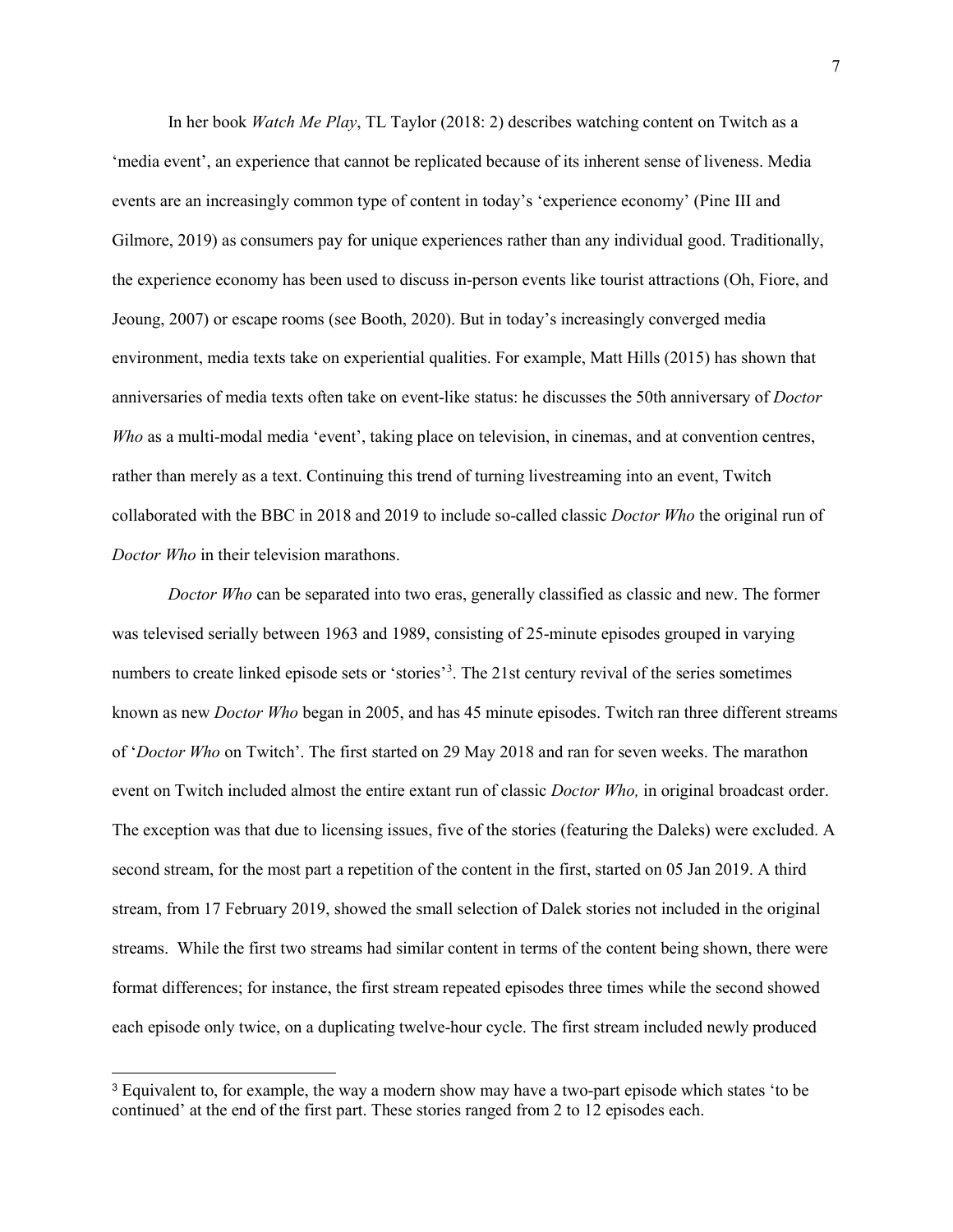trailers (for each section of the show, defined by the seven actors who in turn played the title role) which were shown in between everyepisode, while the second included the trailers only between each 'story' (group of linked episodes). From these trailers, especially those from the first stream, fans on Twitch grabbed catchphrases to turn into memes. *Doctor Who* on Twitch replicated a sense of liveness as it urged its viewers to tune in to watch the episodes at particular times; once they were shown, they did not come back on the service.

#### Research Methodology

 $\overline{a}$ 

In undertaking this research, our aim was to interrogate the phenomenon and investigate the community and practice surrounding viewers who watched '*Doctor Who* on Twitch'. In particular, we were interested in ways in which the format, situation, and nature of the technology platform contributed to this being an event different to that which might occur in other contexts. To conduct our analysis, we used a variety of methods to collect data. First, in order to understand the context, we observed and collected the text chat during the second stream of the episodes in January/February 2019.<sup>[4](#page-7-0)</sup> Based on these observations we then used a survey designed in qualtrics to collect both quantitative and qualitative data about fan viewers of the streams and their responses to it. When reporting the numbers and percentages of responses below, it is important to note that not all questions were mandatory, and some were dependent on branched selections, therefore we have included the number of respondents completing each individual question. We targeted our questionnaire to self-proclaimed *Doctor Who* fans using a variety of social media networks and by sharing it on Twitter with the '*Doctor Who* on Twitch' hashtag used by fans to discuss the event.

All work reported in this paper went through a formal ethical review process, which examined both the questions and the method of participant selection. The surveys were conducted anonymously and

<span id="page-7-0"></span><sup>&</sup>lt;sup>4</sup> The Twitch chat client Chatty [\(https://chatty.github.io/\)](https://chatty.github.io/) was used to create logs of conversation during the stream.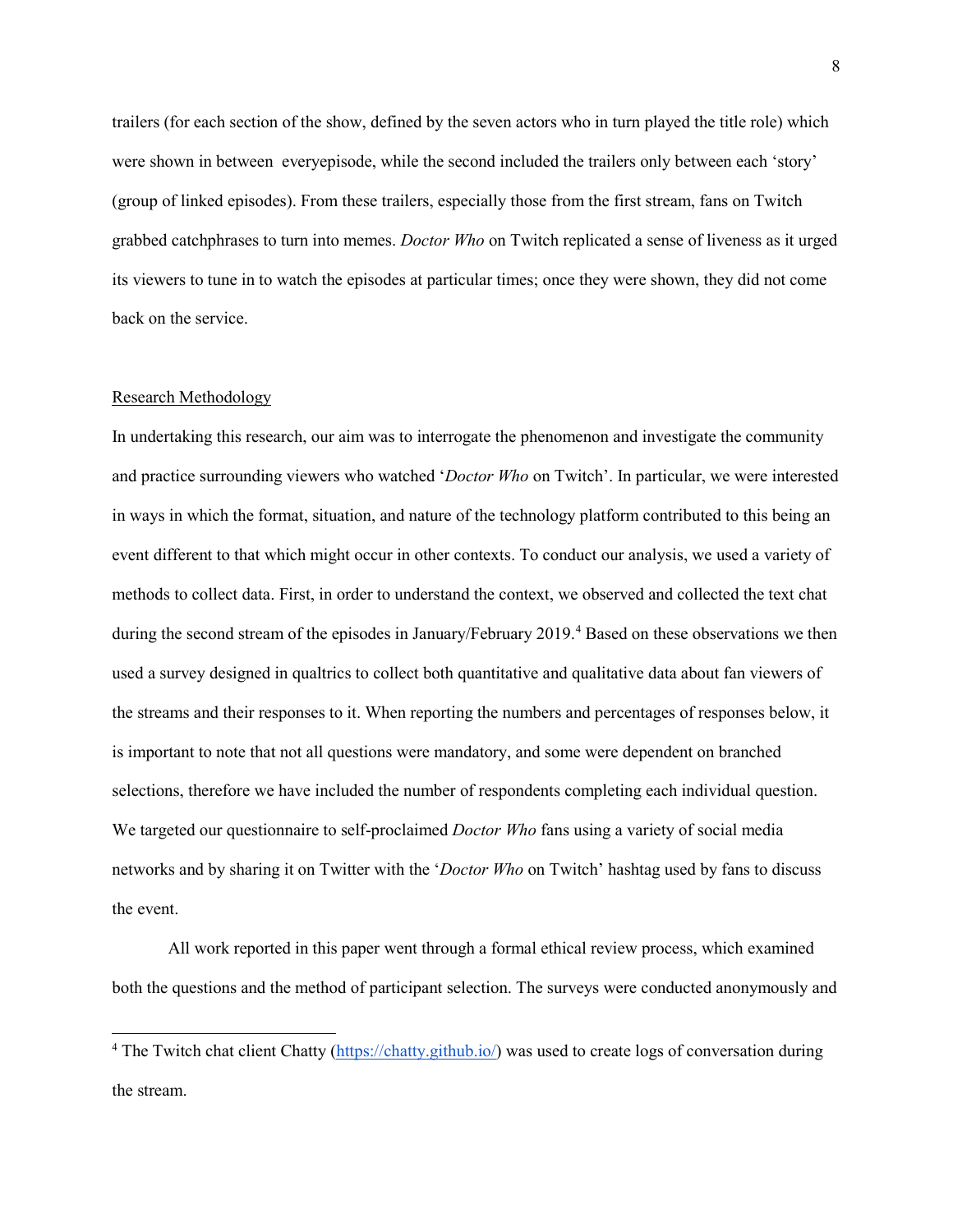obtained informed consent from participants. While we have also used observations from the public live text chat and from Twitter discussion accompanying the episodes to direct our research and inform our findings, no direct quotes gathered through this observation are included in this paper, in order to respect privacy.

### Who Watched *Who* on Twitch

Media coverage of the *Doctor Who* on Twitch events reported viewing numbers in the millions (Moore, 2019). These figures appear to originate from those indicated within the Twitch channel itself. However, this number is cumulative (thus including all viewers who ever watched the channel), and it is important to note that this channel not only screened the *Doctor Who* marathons, but previously also showed other programmes such as *Pokémon*. Despite this, it is true that viewing figures during the stream were considerable. During the *Doctor Who* streams, viewer figures fluctuated depending on the time of day and particular episode being shown. However, there were routinely 5000 people watching at the same time, and viewing figures for the first stream at the start of the popular 'Fourth Doctor' era exceeded 20,000 (Kendrick, 2019).

Our survey asked 34 questions, although many of these were branching questions and so different questions had unequal answer rates. In total, we had 188 responses to the survey. 30 of these did not progress beyond the initial page of questions and were thus excluded from the analysis, leaving 158 respondents. Although the survey respondents were, in the majority, those who had watched one of the two Twitch streams of *Doctor Who*, a proportion of those who completed the survey (around 20%) had not watched either stream. In order to understand the population of those who responded -- while not necessarily taking it to be representative of the total fan or viewer population due to the recruitment methods -- we asked a number of questions relating both to demographics, and the relationship the respondents had with *Doctor Who*. With the exception of one individual, who did not answer any of the free entry text questions, all respondents self-identified as considering themselves a fan of *Doctor Who*. Although not all of the respondents chose to indicate their country of residence, those who did indicated a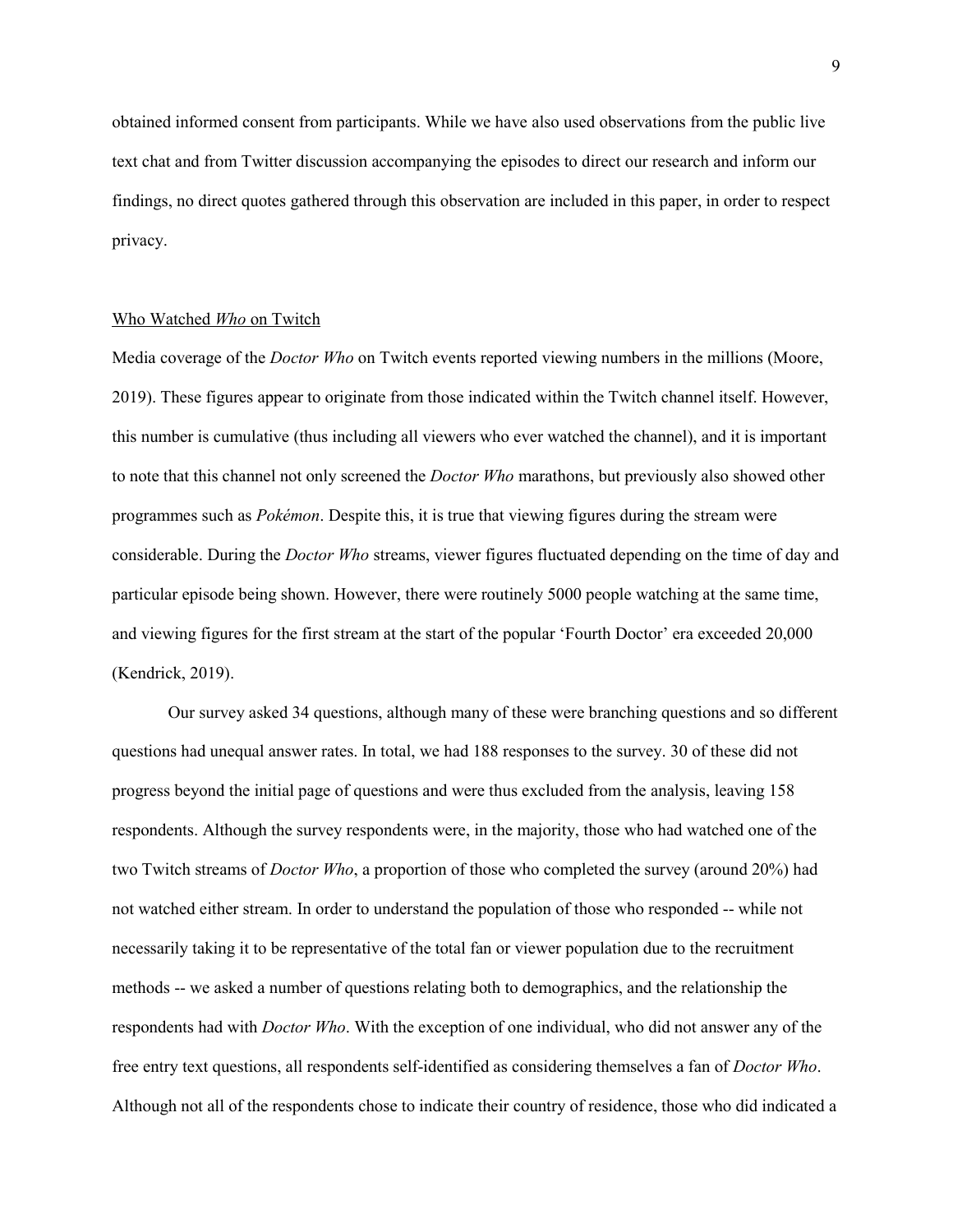wide range of geographic locations including Australia, Hungary, New Zealand and the Czech Republic. The largest cohorts were from the UK and USA. Just over half the respondents were male (56.3%) with a third (32.3%) female respondents and a smaller proportion who identified as non-binary/third gender (1.9%), entered an alternative description (2.5%) or chose not to respond to the question (7%). Historically, there has been a perception within the fandom that prior to the 2005 series, the stereotypical *Doctor Who* fan was male. Post 2005, this has shifted and fans of the new series are often considered in terms of transformative fandom, which tends to be skewed towards female fans. We have not found clear evidence for or against this division, therefore gender is not discussed in detail in the analysis presented below. However, future work could look more closely into generational gender split in Doctor Who fans.

[Figure 1]

 $\ddot{\phantom{a}}$ 

# Figure 1. Gender of Respondents

With regards ethnicity, of the 129 who gave a response to this question, the overwhelming majority (94.5%) identified themselves as white. Several authors have explored the complex relationship *Doctor Who* has with race both in terms of the series itself (e.g. Gupta, 2013, Orthia, 2010) and fan responses (Charles, 2020). Despite often nominally exploring themes such as colonialism or social justice, and an increased diversity of casting and foregrounding of anti-racism in the recent seasons of the show,<sup>[5](#page-9-0)</sup> there remain issues in both the show and fandom, and these demographics are not thus particularly surprising for this structurally white, western-centric fandom that as with others has historically excluded or erased POC contributions (see Pande, 2018), particularly given the context of the Twitch stream focussing on classic episodes.

The respondents varied in age, showing a distribution among those who responded to this question which included respondents in each of the available age categories. The largest group were those

<span id="page-9-0"></span><sup>&</sup>lt;sup>5</sup> For example the episode 'Rosa' which centres Rosa Parks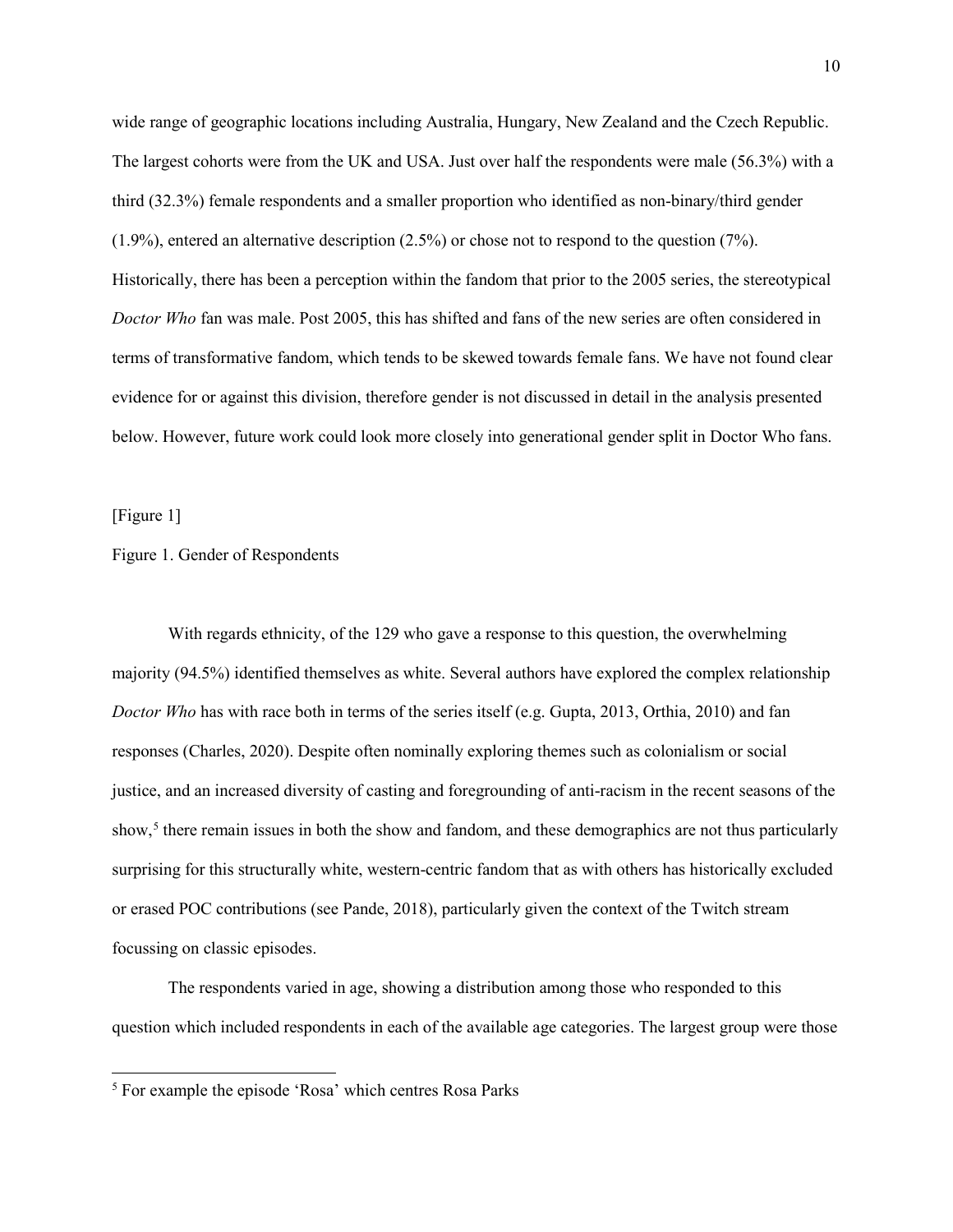in the 35–44 age category, with a drop off in the older age categories. We also asked the age at which respondents first watched *Doctor Who*, giving an indication of their childhood familiarity with watching the programme.

[Figure 2]

 $\overline{a}$ 

Figure 2. Age vs. Age First Viewed

Several questions were intended to obtain more information about respondents' experiences with *Doctor Who*. These included their favourite Doctor,<sup>6</sup> and the first episode that they remembered watching. As might be anticipated given the broadcast dates (*Doctor Who* was not on air between 1989 and 2005), there are differences between the age groups and their experiences with the programme; for example, the most common age at which 25–34 year olds began watching the programme is 15–20, while for the 35– 44 category it was most common to start watching at age 5–10, and a larger proportion of those in the 45– 54 category began watching under the age of 5. From the responses regarding the first episode watched we were able to segment between those who first watched the 'classic' (20th Century) series, and those who watched the 'new' (21st Century) revival from 2005 onwards. Of the 158 respondents to this question, 100 out of 155 (64.5%) indicated their first experience was with the classic series.

Again, as might be anticipated, there appears to be a relationship between the age of respondents and the nature of their first experience with the show (see Hills, 2019a). Younger participants were more likely to have first watched the new series, and of those in the older age groups, those who started watching at younger ages were more likely to have initially seen the classic series. Almost no respondents over 45 years indicated the new series as their first introduction. It seems plausible that many of the older fans viewing the stream would have had a longer experience with the episodes being shown.

<span id="page-10-0"></span><sup>&</sup>lt;sup>6</sup> These results did not show any obvious trends but all the Doctors were represented with the exception of the third Doctor, Jon Pertwee.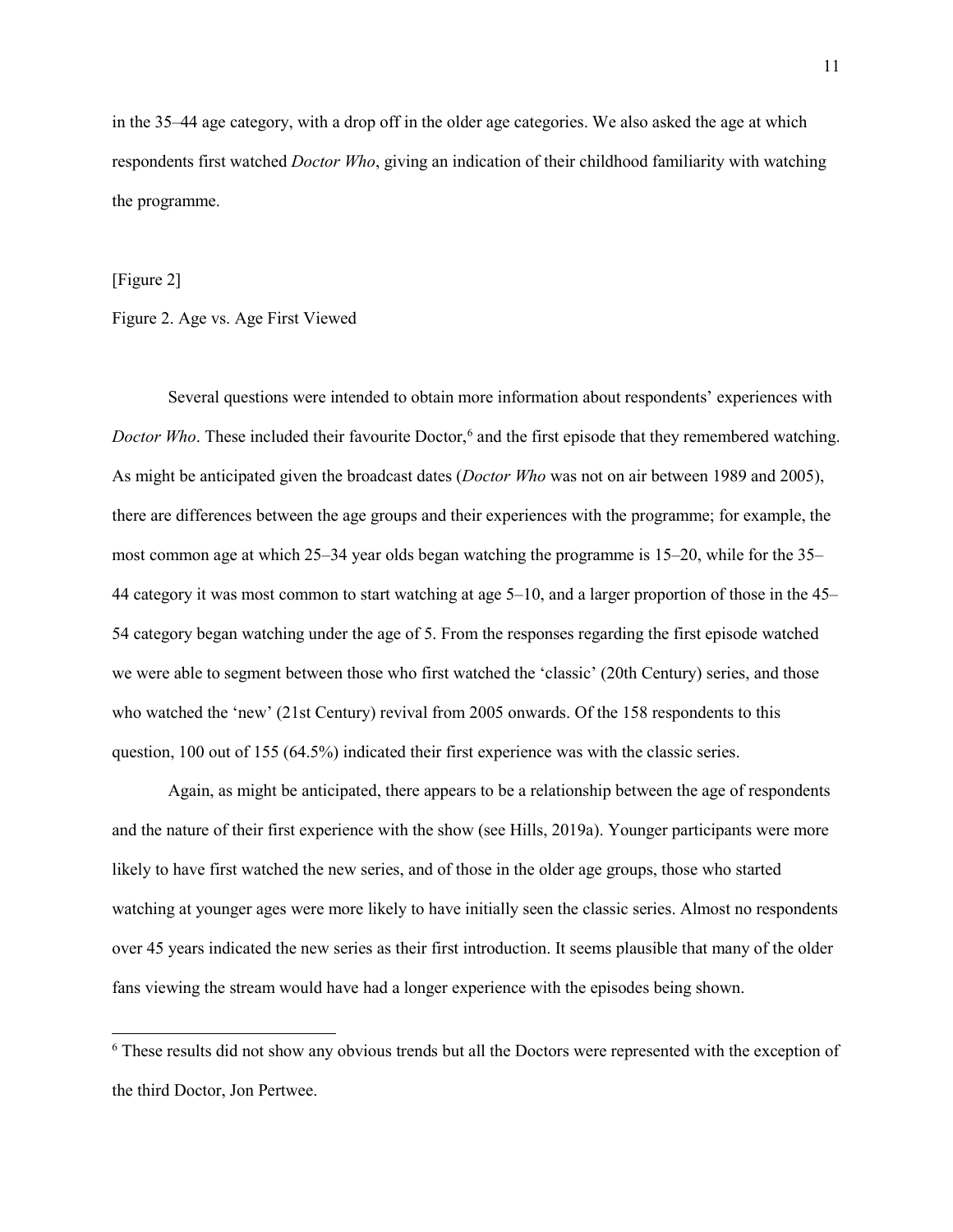# [Figure 3]

## Figure 3 Age and First Episode

Despite this, of those 106 who gave an answer to the question 'Were there episodes you watched on Twitch which you had not seen before?' almost half of respondents (48%) indicated that this was the case, and that there were some episodes that they viewed for the first time on the stream. This is possible because of the large number of extant episodes, the difficulty in obtaining some sections of the show to watch and the fact that a small number of the episodes shown have only recently been recovered and could not be viewed for a long period of the show's history.

# Convergence of Technology; Convergence of Audience

The Twitch stream of *Doctor Who* manifests a number of characteristics that illustrate a shift in the modality of viewership. Our survey data illustrated how the fans made sense of these shifts. Most significantly, we found that generationally distinct categories of *Doctor Who* Twitch viewers were each experiencing the text in a new way. For fans that grew up watching the classic series of *Doctor Who* on television, Twitch's broadcast format emulated a style they were used to, but the binge-like marathon and opportunities for simultaneous chat were new components. For younger viewers who have grown up with new *Doctor Who*, seeing the classic episodes while chatting with older fans made the experience more meaningful.

*Doctor Who* on Twitch demonstrated a convergence of classic modalities of viewership and newer modalities of participation. When we asked viewers how watching the stream differed from how they'd usually watch *Doctor Who*, the most common response overall was that respondents traditionally watched *Doctor Who* on their own or with one or two others. The stream itself – simply knowing that one was watching with thousands of others – allowed a 'sense of community' or 'communal feeling' which also allowed interaction with other viewers in real-time. This fact connects with previous research on the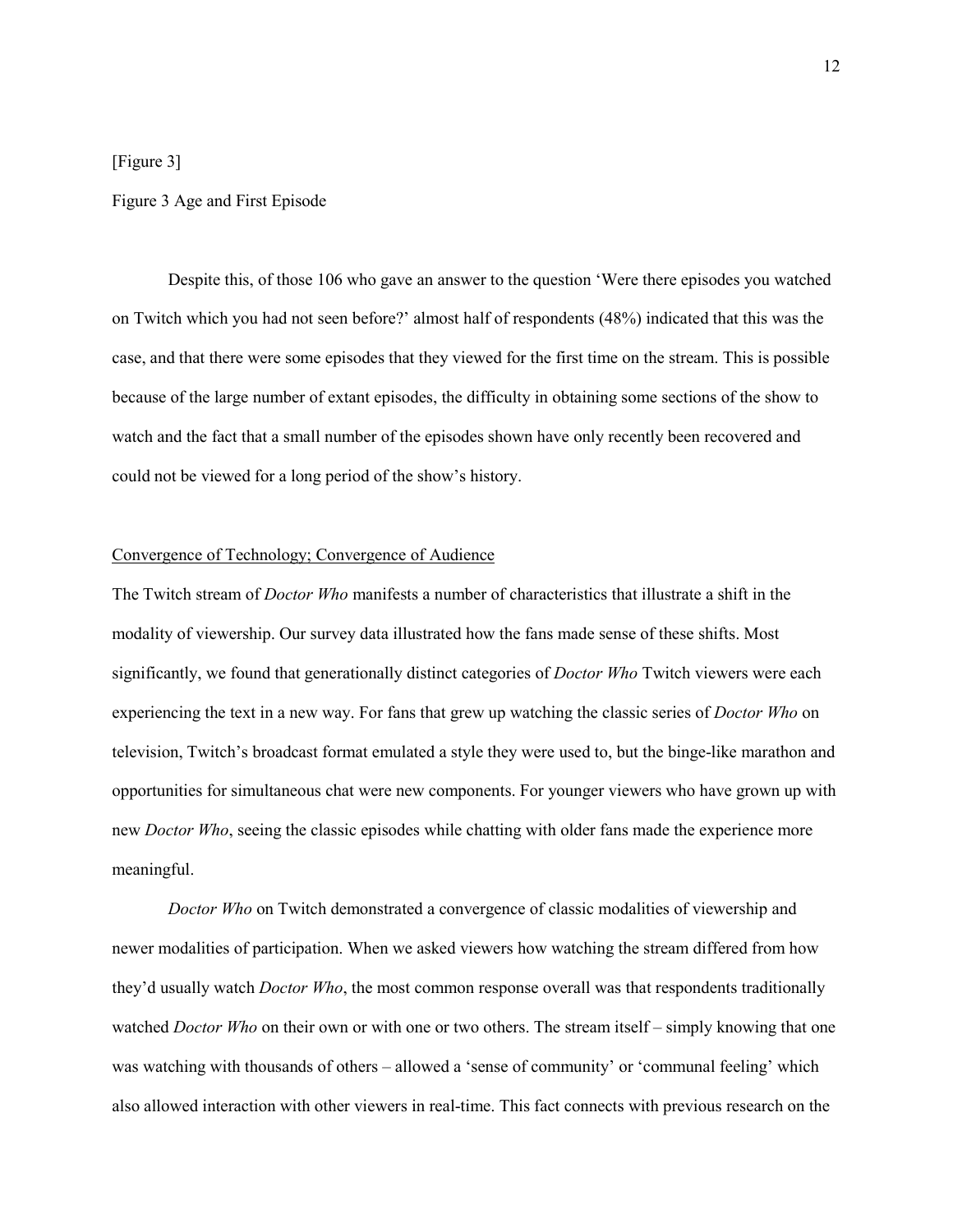sense of community that emerges through live television (see White, 2004; White, 2006). That the interface of Twitch even displays how many viewers are currently logged on emphasizes this feeling of community, as Stewart (2020) notes of second screen viewing generally. Several referred to this as a shared experience, or like watching with friends. One respondent noted 'The collective banter way to share the experience was not that different from watching a marathon in person with friends'. Some specifically referred to the fact that the chat allowed them to know how others responded to episodes they had previously only watched alone, and the mass viewership could change their opinion of the quality of some episodes.

Many respondents noted that Twitch highlighted generational differences in the audience(s) that were watching. One quote from a respondent highlights this:

The chosen platform was so unconventional from the traditional ways of watching classic *Doctor Who*, which primarily is on DVD. Choosing Twitch was inviting a specific audience and generation who may only have seen the most recent series or never even have heard of '*Doctor Who*'. It was an event that was inclusive and free to access providing you had an internet connection and a lot of time on your hands. Put bluntly it said to a demographic, 'Here is your Dad's '*Doctor Who*' if you want to give it a go. You don't have to pay for it and nobody is going to judge you'. It was inclusive and an open forum.

The majority of respondents commented on this intergenerational aspect; that watching a television show from the mid-20th century on a new 21st century platform both brought the show to new audiences and also gave both newer and older audiences dramatically different ways of watching than they were used to. One respondent noted: 'I thought it was very successful in getting a whole new generation of Doctor Who fans who have never seen classic Who to watch classic Who on a medium that was familiar to them already' while another directly commented on their interaction with younger fans, noting 'It was great to see younger fans who'd never seen the show or the classic series become so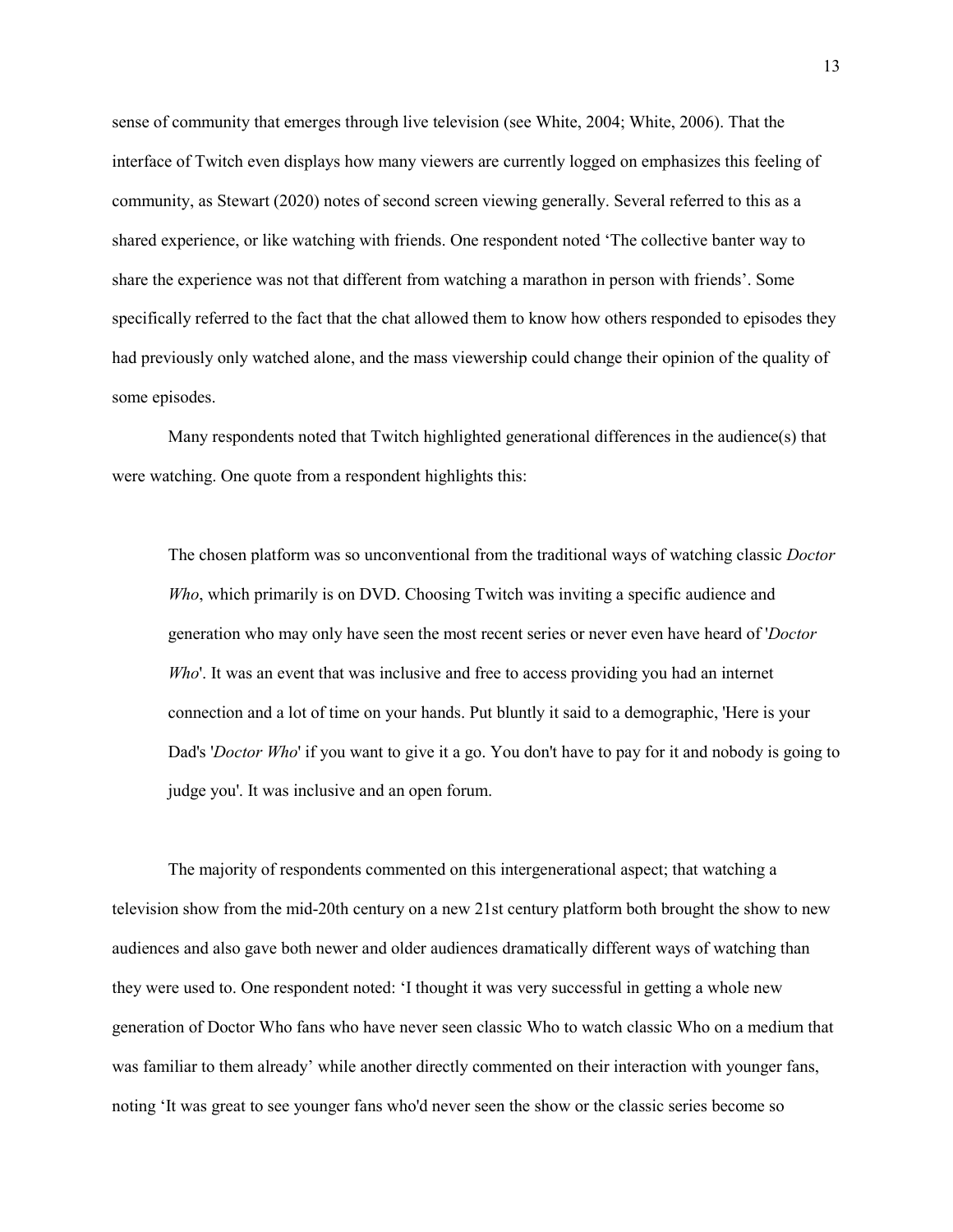engaged with it'. It's important to recognize how difficult it can be in the United States in particular to watch classic *Doctor Who*. There are only two (legal) ways to watch classic *Doctor Who*: on DVD or through a subscription to the online streaming service BritBox. However, neither of these methods are particularly straightforward. Many of the DVDs are hard to find or out of print, and some can be quite expensive to buy. BritBox is easier to access but it has yet to fully penetrate the market – according to Mitchell, the service only recently hit 500,000 subscribers.<sup>[7](#page-13-0)</sup> It is unlikely that younger viewers, more used to services like Netflix or Hulu, would be purchasing DVDs or subscribing to obscure sites. In short, *Doctor Who* on Twitch may have been one of the first places many new fans of *Doctor Who* encountered the series, as one parent noted: 'My son went nuts for the [First Doctor] Hartnell one in particular. Packaging up television from forty odd years before he was born like that helps engage him in something he might not otherwise watch'.

Thus, the convergence of technologies on Twitch also heralded a convergence of audiences. Watching digitally in a social space enabled new forms of interactions that spanned fan generations. This disrupts some traditional thinking, especially regarding *Doctor Who* fandom, which has tended to organize generationally. For example, Matt Hills (2019a: 105) has shown that *Doctor Who* fans will form emotional attachments to the era of *Doctor Who* they watched when they were growing up, leading to 'affective tensions between different generations of fans coming to *Doctor Who* at different times.' Of course, *Doctor Who* has always been a show shared by generations – parents introducing their children to it, or families watching together – so it's no surprise that different generations generally like to watch it together (much media is shared generationally; see D. Johnson, 2019). What is new here is the way that different generations of fans are sharing their own generationally-specific viewership with each other; the Twitch stream explicitly targeted different generations of fans, instigating generationality to intersect with fandom. As Booth and Kelly (2013) have described of *Doctor Who* fans at conventions, each generation has something new to teach the others.

 $\ddot{\phantom{a}}$ 

<span id="page-13-0"></span><sup>7</sup> https://variety.com/2019/tv/news/britbox-hits-half-million-subscribers-1203110468/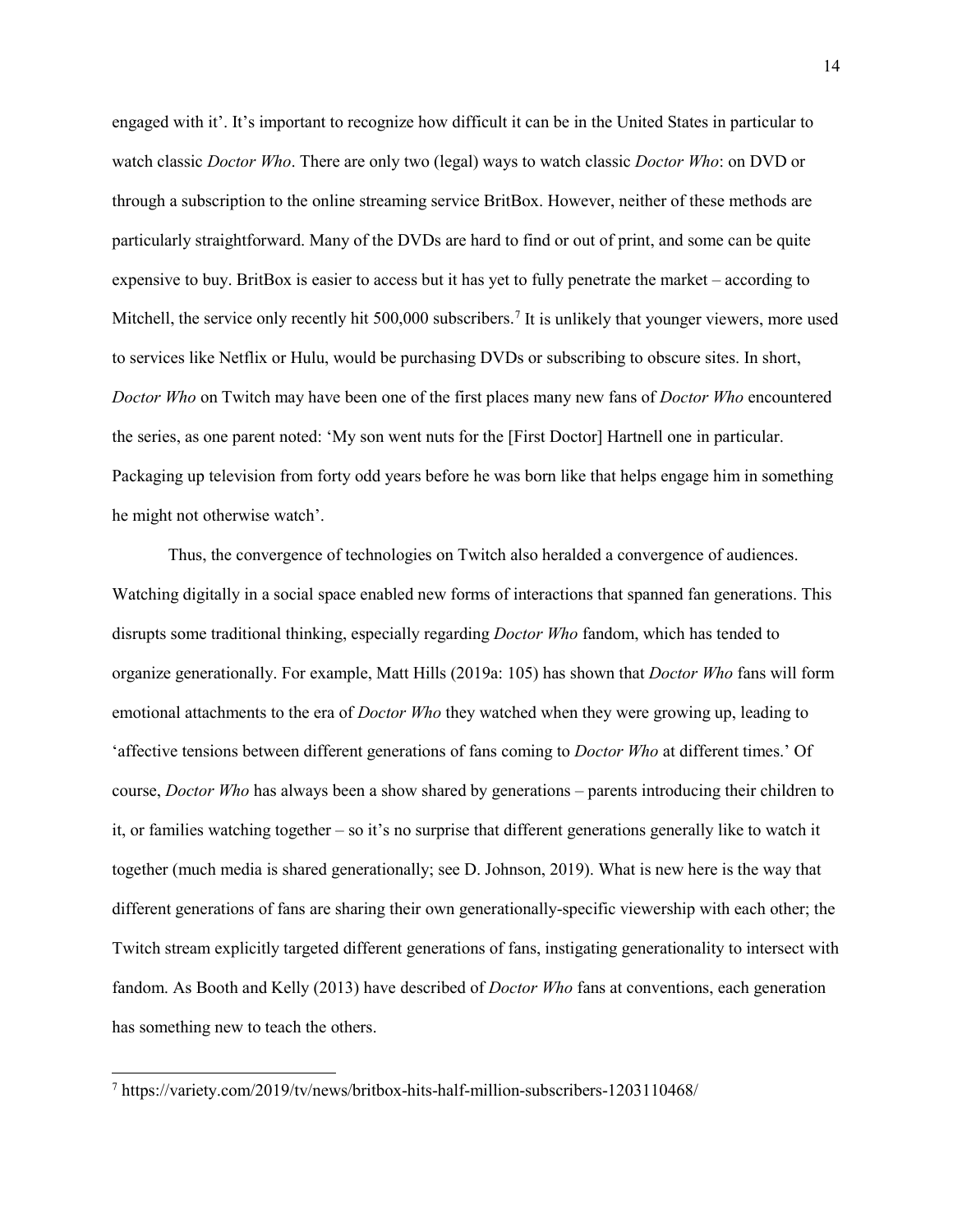Another common response was that watching *Doctor Who* in this way enabled new perspectives on the episodes, either via observing the reactions of new viewers or simply as a product of the medium they were shown in. The chat often enabled older and newer fans to share information. Older fans could appreciate and re-evaluate the episodes they may have not seen in a while, and offer contextual information to the younger fans via the chat. For example, one survey respondent described the way classic fans could help new fans understand how classic *Doctor Who* viewership occurred: 'it wasn't repeated, so you had to "be there" (a bit like television in the 1970s!)'. Newer fans shared their participatory habits (e.g., making memes) with older fans who may not have been familiar with such practices.

The chat opened up new opportunities for viewers of the series that no fan had particularly had before. The use of a backchannel for communication led to new types of information sharing; as one fan noted, 'With the text based chat on twitch there is a much more social aspect, even people who are really into the episodes can participate and not feel like they are "upstaging" the content'. Despite this, when asked to note particularly successful aspects of the stream, very few specifically mentioned the text chat; it seems to have been an incidental pleasure rather than a focus. Certainly not all of those watching the stream interacted with the chat; even during the busiest discussion times the number of people typing comments into the chat stream was a tiny fraction of the numbers viewing. How many viewers were reading the chat but not contributing is unclear, but several of our survey respondents said that they did not read the chat at all.[8](#page-14-0)

 $\ddot{\phantom{a}}$ 

<span id="page-14-0"></span><sup>&</sup>lt;sup>8</sup> As we discuss in the conclusion, the absence of responses here may have stemmed from our targeting *Doctor Who* fans for our research, rather than specifically Twitch viewers who watched *Doctor Who*.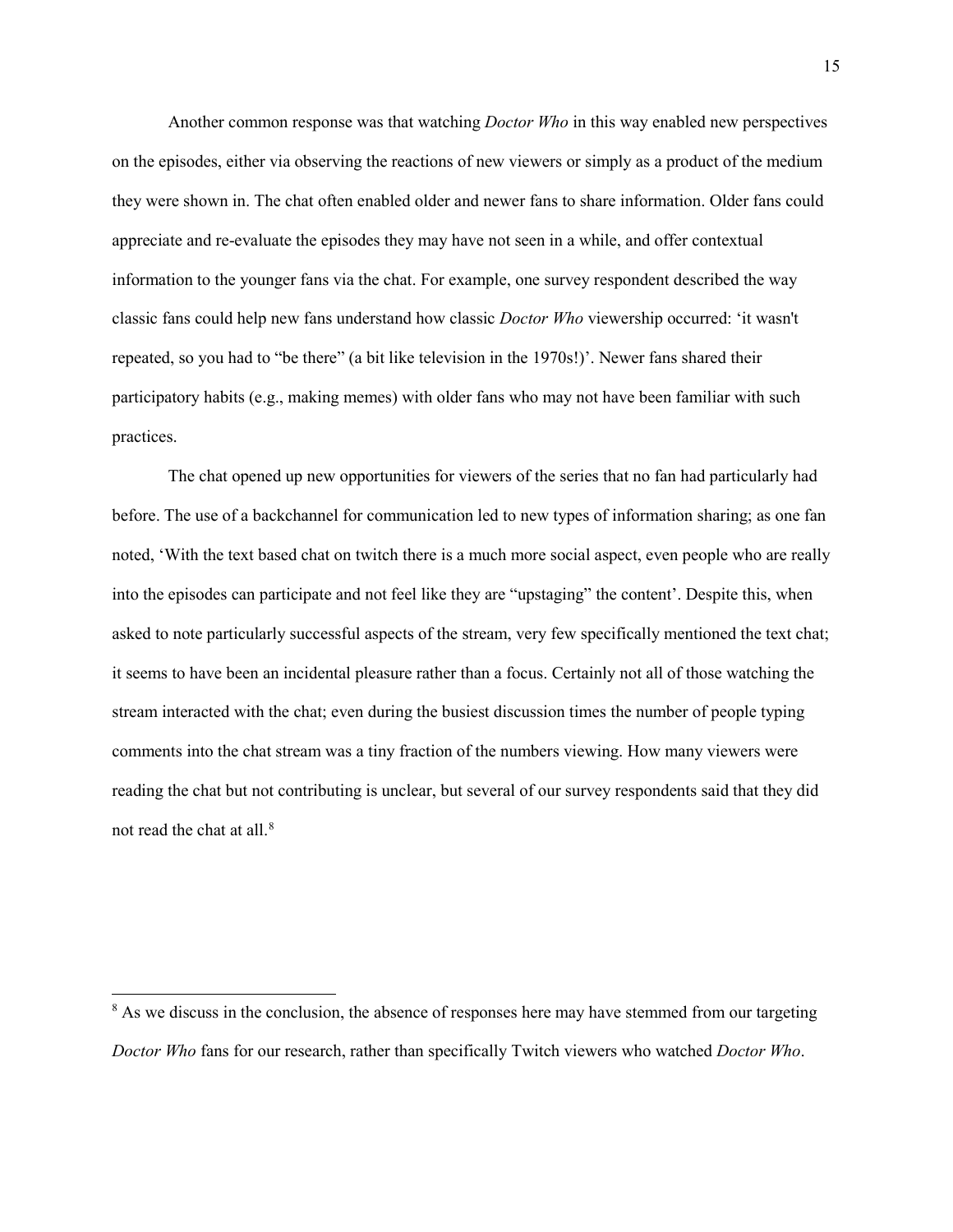## Convergence of Time and Space: Liveness and Participation

The convergence of technologies also led to a convergence of a sense of 'liveness' within the audience of the streams. The sense of televisual 'liveness' (the inability to control the schedule of television content) meshed with social media 'liveness', or a 'compulsory continuous connectedness' that defines 'the possibilities of interacting immediately with those who matter most' (Lupinacci, 2020: 3). Karin Van Es (2016, 2017: 1249)) argues that there are 'constellations of liveness' surrounding the discourse of 'being live', meaning that the sense of 'liveness' on social media is constructed and articulated differently than that of, say, live television. Mark Stewart (2020: 354) found in terms of Twitter use that 'the "liveness" of broadcast television complements the live affect presented by many social media platforms'. The concept of 'liveness', as van Es (2016) shows, is a construction, made by the media and by the participants, that makes any particular event meaningful: just as liveness helped structure the discursive qualities of television itself (see Levine, 2008), so too does liveness help cohere the audience of Twitch. The concept of 'liveness' vis-à-vis *Doctor Who* on Twitch emphasised the audience's role in co-constructing the feeling of 'being-there' as it happened (see van Es: 2017: 1253). What *Doctor Who* on Twitch demonstrated, through the convergence of technologies mentioned earlier, is a simultaneous convergence of space and time, as the *feeling* of 'liveness' by viewers of Classic *Doctor Who* when it was aired was harnessed by Twitch as an *experience* of 'liveness' by participants of the live stream. The liveness of *Doctor Who* on Twitch connected how viewers were *seeing* the episode to how they were *experiencing* it with others.

Twitch's attempts to echo that sense of television's liveness can be seen as a throwback to an earlier era. Live television has, from the earliest days of the medium, been seen 'as a source of distinction', both between types of television programmes and also between television and other media (Levine, 2008: 395). Liveness is considered one of the defining qualities of the medium. Levine (2008) offers examples where television content has been broadcast as live as a way of cementing that connection to more 'authentic' experiences: live productions of docudramas or sitcoms become like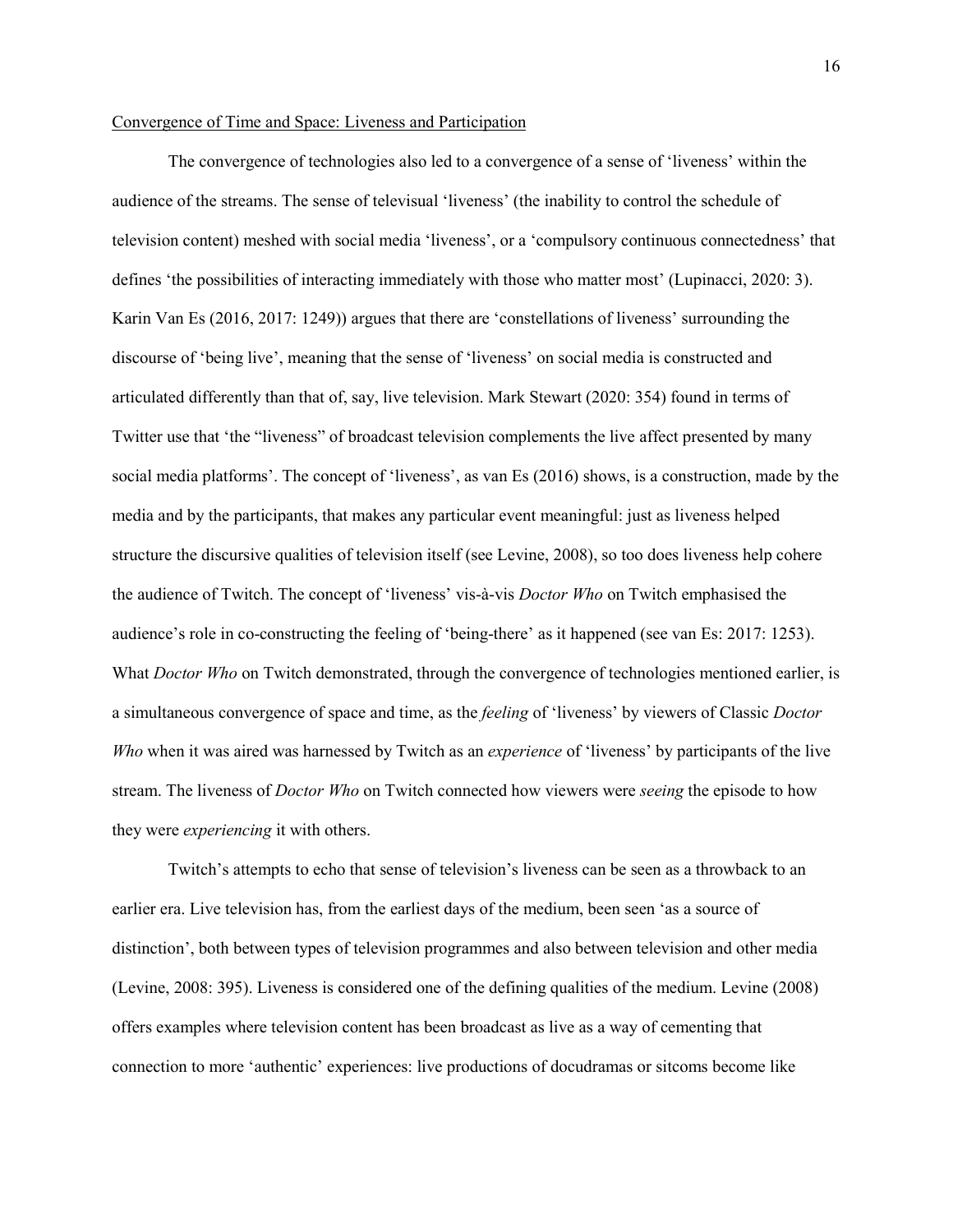theatrical productions writ large. Here, liveness is not inherent to television, but rather *channelled through* television via its connection to theatre.

Liveness also bonds the television audience: as White (2004) considers, watching catastrophes unfold live on television creates an audience as much as it showcases a moment in time. In some ways, Twitch streaming appears to replicate this appeal to the in-the-moment nature of live broadcasts: if you weren't watching the stream at the particular time an episode was on, you missed that moment (and its requisite chat), and thus missed becoming that audience. Missing the episode wasn't really the issue: in reality, if one missed the episode of *Doctor Who* on Twitch, they could easily download it and pull it up on screen in a matter of seconds. What was at stake was missing *the moment that creates an audience,* which occurred during these live streams through the 'thrill' of connectedness generated by the chat (see Lupinacci, 2020: 12)*.*

# Relinquishing Control

Twitch presented *access* to episodes that many fans (especially those from the United States) may not have seen before; but it also demonstrated a *loss of control* over the broadcast of those episodes. When asked how watching the Twitch stream differed from their traditional experiences of watching the show, respondents specifically referred to changes in viewing habits or practices, and many of these were linked to the proscribed nature of the way the episodes were delivered. For example, one noted: 'I don't usually watch Doctor Who in order, rather I pick an episode randomly, also I don't usually watch that many episodes in such a short period of time'. Several respondents similarly noted that they would normally pick a small number of individual episodes to watch rather than watching a larger number all at once, though others also suggested that they watched the stream more opportunistically and did not necessarily stay for complete stories. Several respondents directly mentioned lack of control, often framed as unwelcome negative impact. 'Usually watch whenever I like, but with Twitch was like appointment TV, couldn't catch every episode, made it stressful sometimes'; 'It was tough because I couldn't watch episodes on my own time or pause them for later'. However, other responses suggested loss of control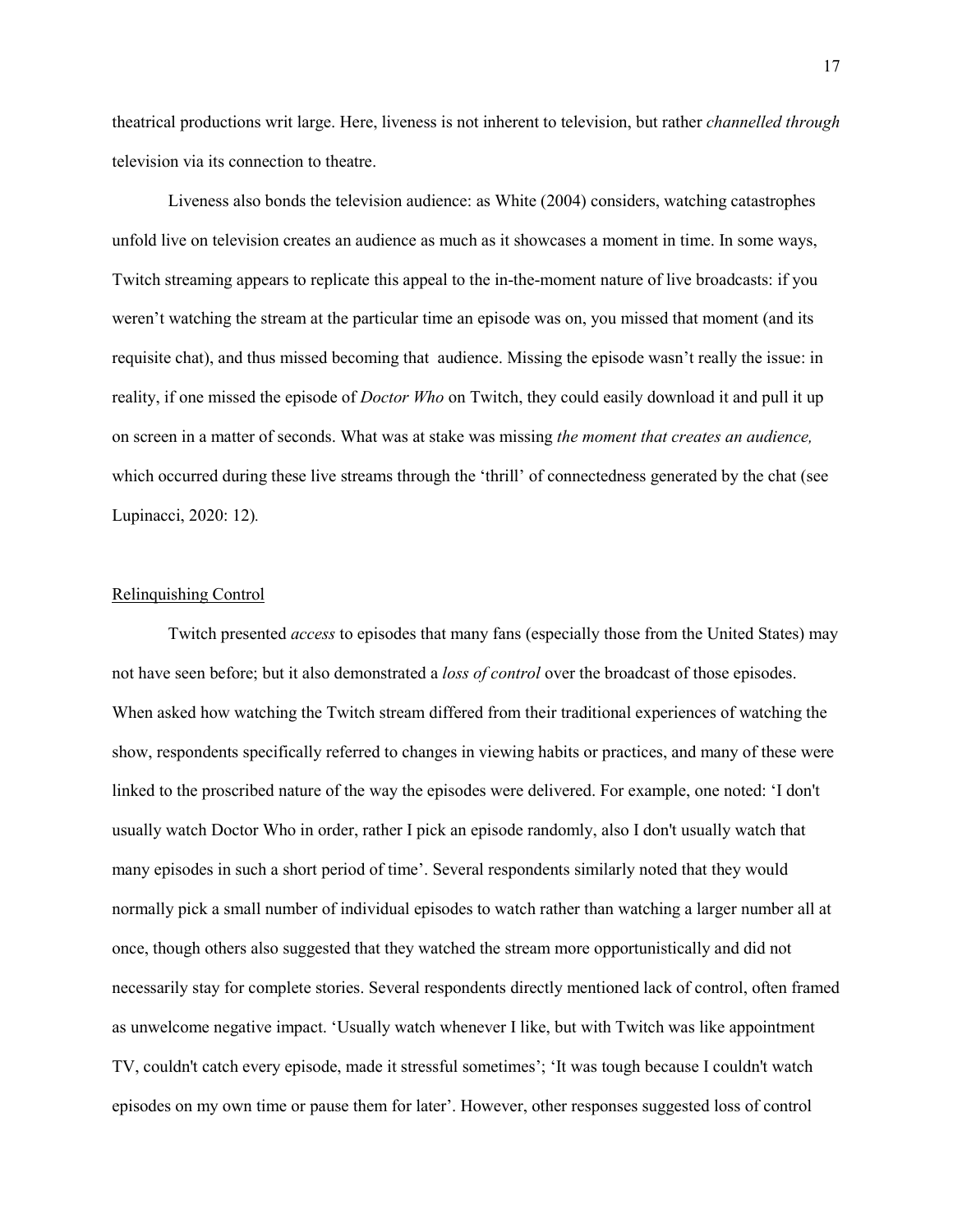had potential positive outcomes; 'Twitch reminded me of the days of watching it on PBS – no control over schedule, often up very late to watch. These days I usually stream on demand or watch DVDs so I have nearly complete control over what I watch and when. Until Twitch, I hadn't watched much classic who since the 80s'. That some viewers felt compelled to watch multiple episodes in a manner which they would not normally, despite having access to them in other formats such as on DVD, suggests they saw value in the live nature of the broadcast. A number of respondents similarly indicated that, since they would have been unlikely to watch certain episodes without the prompting of the stream, there was value in revisiting what might have otherwise been neglected content or experiencing it in a different form. This point was made in some of the responses to the question asking whether there were respondents had watched episodes new to them via Twitch, as seen in this longer response:

I have all the existing stories on DVD anyway, but it was good to see stories I haven't watched that many times or wouldn't instinctively choose to watch as all were treated equally. It gave me a chance to reappraise them just because they happened to be on. Mainly the Hartnell stories and the Davison era. 'Arc of Infinity' for example I wouldn't necessarily choose to watch but it being on was actually pretty fun.

This loss of control is in opposition to the increased accessibility inherent in streaming episodes which would not necessarily be otherwise available at all, and the positive impact of the shared nature of the experience enforced by the liveness of the stream. However, we also have some evidence that the balance between these must be carefully managed, which comes from responses regarding the differences between the two streams from those who had experience of both. The most common type of response to this question was in reference to the negative impact caused by changes to the scheduling. Respondents commented on, and did not like, the fact that the episodes were shown across a shorter timescale with no breaks at the weekends and fewer repeats of episodes. Several commented that there was therefore less opportunity to 'catch up' if the timing was not suitable, giving a lower level of control and access.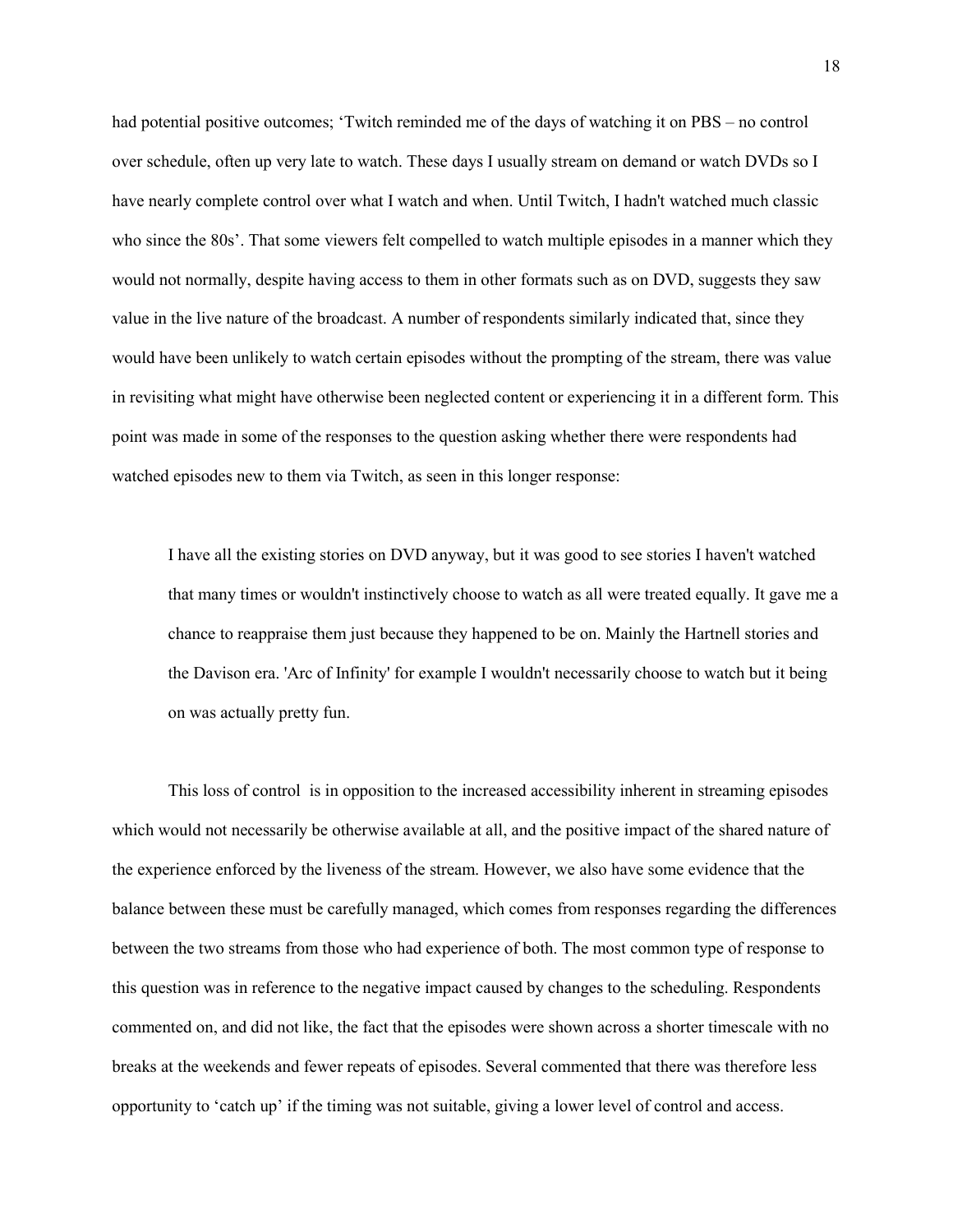Additionally, more time had to be invested in order to stay 'up to date' because of the continuous format. 'I watched much less of the second stream because my schedule was different, I also missed most of Troughton because he played for even less time'.

It appears that the more compressed nature of the broadcast during the second run was less conducive to continued engagement. The restriction to two 12 hour blocks meant that it was potentially less available to those in a range of timezones, and several respondents highlighted that they thought the scheduling was inconvenient: 'It was perhaps unsuccessful in the way the scheduling prevent[ed] people from watching all stories in a single day (due to sleep and work commitments), depending on their time zone, even factoring in the double repeats'. These factors, combined with less promotion of the event, and the reduction in 'novelty value' because so many people had already watched the first stream, meant that viewership and engagement was more limited. This was noted by respondents: 'I suspect that the first stream built momentum in viewership in a way that the second didn't have time to'. Some of the other changes that might have contributed to this feeling of 'less investment' were the removal of the pre-shows and trivia and reduction of memes, the aforementioned compressed scheduling, and a much more limited promotion of the event before it took place.

When asked about what they might change about the stream, the most common category of response was in relation to scheduling, for example indicating that the stream should include fewer episodes per day, be shown at different times, or include more repeats. It appears there needs to be a balance between the shared space of an enforced live viewing time, and making that time one that is acceptable for the audience to be able to attend regularly. It should be noted that including more repeats would have necessarily split the audience, as was already to some extent the case between the existing repeats which were suited to different timezones. There must also be efficient communication and promotion of the times at which live content is available, which is something several respondents indicated they felt was lacking for the stream and might change. 'Make the schedule easier to access and understand what episode and part is currently playing'.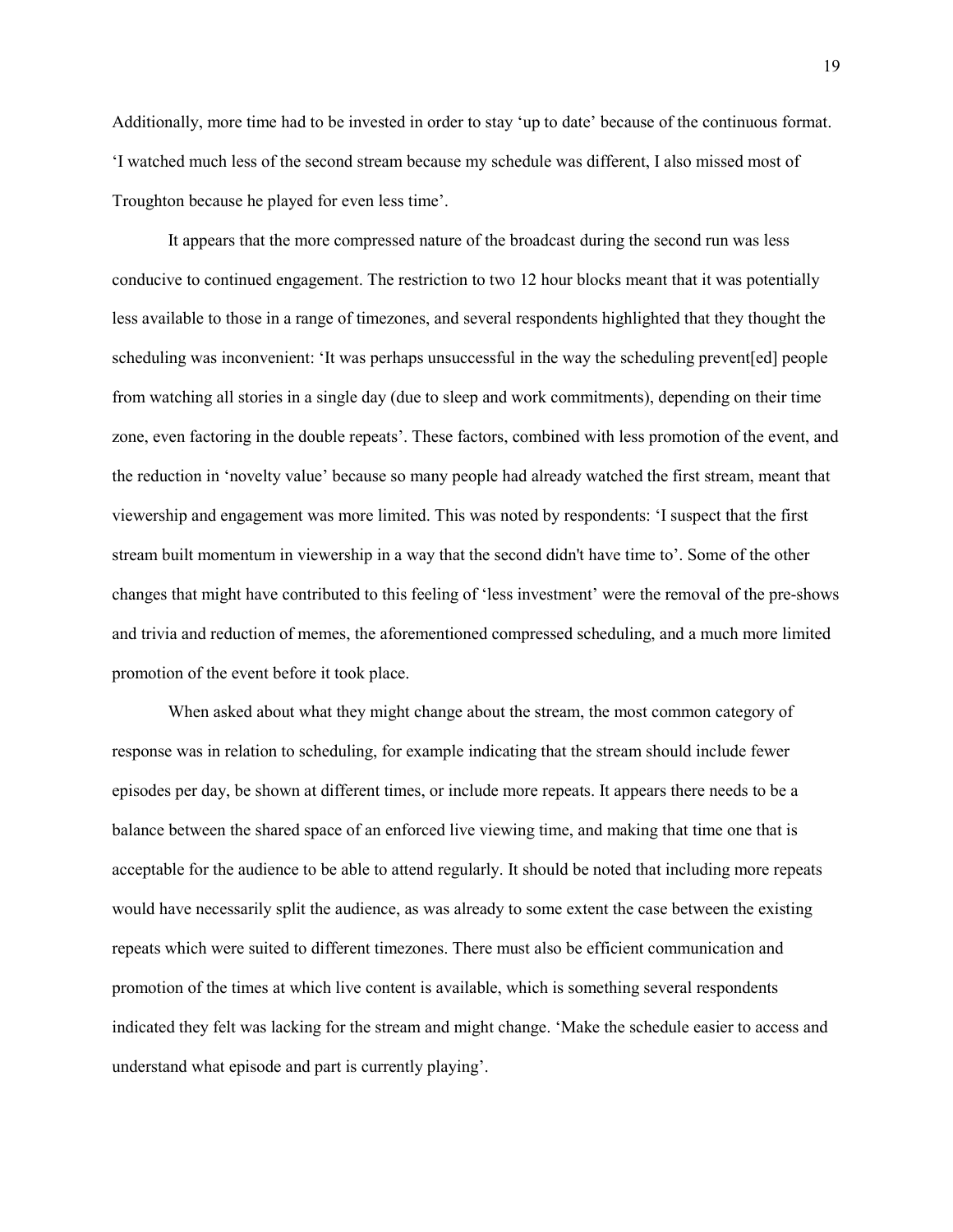## Memes and Production

[Figure 4]

Figure 4. London 1965!

A final element that helped create a sense of community on the *Doctor Who* on Twitch streams came from the plethora of memes created by the groups, most specifically the 'London 1965' meme. The meme's creation highlights and actualizes the organic transitions of memes from the realm of the subcultural to the professional. That is, the memes coming out of Twitch, which were often Twitchspecific (insofar as they referenced something inherent to the Twitch stream itself) demonstrated a similar type of convergence as the viewership itself: both the bottom-up approach to cultural creation discussed by Jenkins (2006), but also the rapid spread of the meme outside of the Twitch community. We'll follow the 'London 1965' meme specifically to demonstrate.

As Shifman (2014: 169) describes, memes are more than just sites of humorous intent: they are artifacts that 'signal membership in a larger community'. Memes are participatory and social (Milner, 2016). Audiences and fans use memes both to signal their connection and to raise (or sometimes lower) their social capital within that community (Literat and van den Berg, 2019). By sharing memes, audiences can generate a tangible connection to their communities. As an outcome of participatory practices within a media event, then, the memes that emerged from the *Doctor Who* on Twitch streams made manifest the convergence of technologies and the cohesiveness of the audience.

Born from one of the interstitials shown between episodes in the first Twitch stream, 'London 1965' became the first and most famous meme from the *Doctor Who* on Twitch marathons. The interstitial showed clips of forthcoming episodes as a teaser to keep people watching. The line 'London 1965' comes from 'The Chase', an episode where original companions Barbara and Ian finally make it back home to Earth just a few years after their departure. Upon arriving back in the city they left, Ian exclaims 'Barbara, we made it! London, 1965!'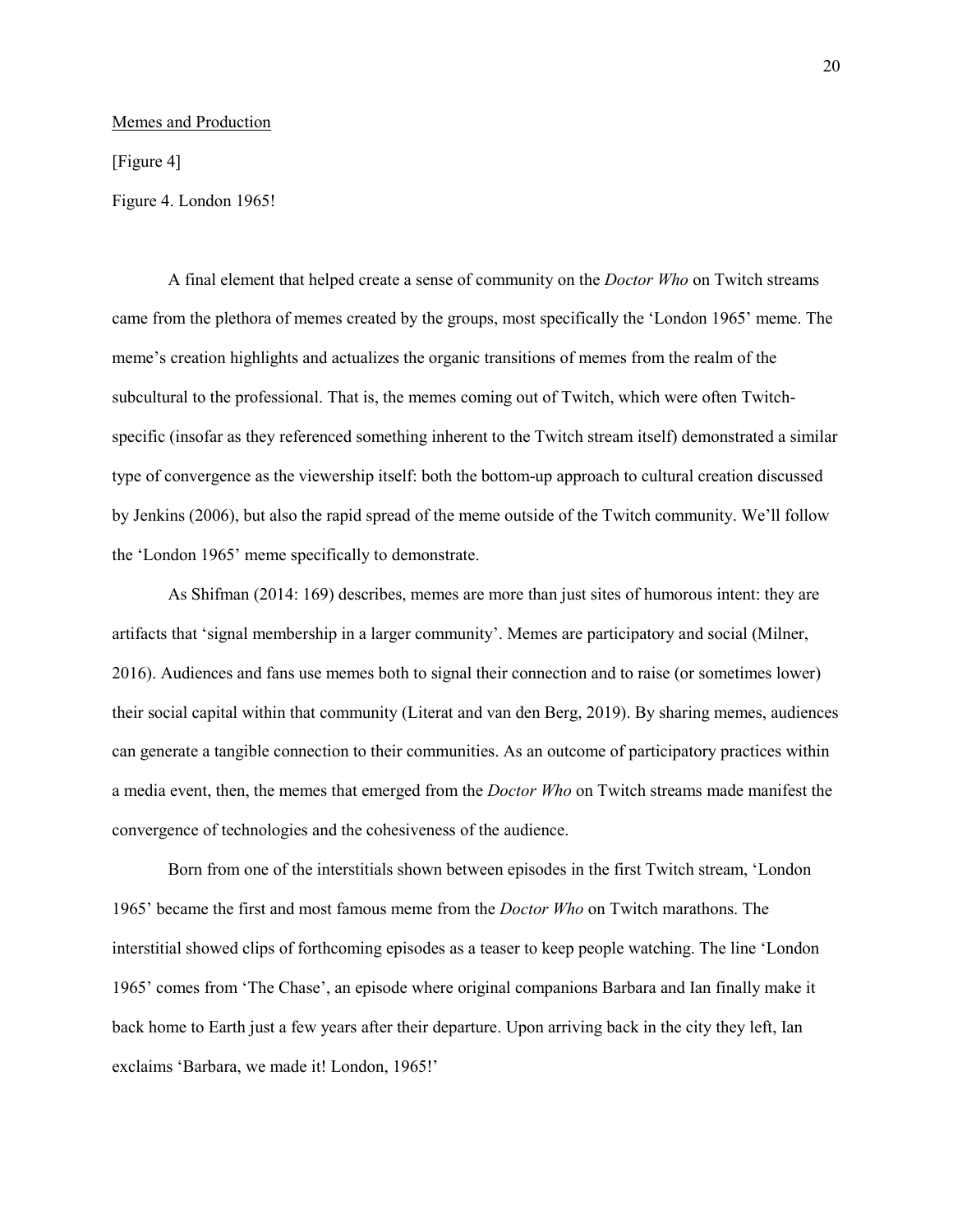If the interstitial ad had only played once, it is unlikely that it would have garnered as much enthusiasm as it did. However, Twitch played the ad in between *every episode of the stream* – meaning, fans that were participating as live in the stream saw it once every half hour. Fans picked up on the line and started to anticipate it, putting 'London 1965' in the chat as the famous line approached until almost nothing else was visible in the chat.

News of 'London 1965' soon spread. Fans who were using a second screen to chat about the experience of Twitch started to post the 'London 1965' on Twitter, and fan art and gifs of the line began to be tweeted and retweeted. 'London 1965' became a badge of remembrance – by Tweeting it, one fan could demonstrate to others that they were part of a circle of knowledge. They knew what was happening on the Twitch stream. It also served as a way of generating interest in the Twitch stream. As the meme spread and became popular, it also moved from the subcultural realm of Twitch to the realm of what Matt Hills (2019b) has termed 'professionalized fandom', wherein big name fans are able to 'self-brand' their own subcultural capital and 'parlay…' their 'franchise-legitimated and professionalised fandom' by selling merchandise featuring the meme on sites like Redbubble and Etsy. Hills describes such a Redbubble site selling merchandise, where former *Doctor Who Magazine* editor Clayton Hickman has created a 'London 1965' shirt.

This anticipatory and memetic sharing of key lines highlighted by the interstitials, including 'London 1965', carried over into the second instance of the stream, even though in this case the interstitials in question were reduced in frequency, appearing only between each story. By this time, however, the line had taken on a transformed meaning, representing the knowledge and excitement carried over by those who had participated the first time round, and sharing the playful interactions with those who were newly experiencing the stream.

What the 'London 1965' meme demonstrates is how the discursive nature of memes (Wiggins, 2019) helps to cohere the converged audience. The London 1965 meme became a tangible way for this community of Twitch stream viewers to identify with each other. What started as a line of dialogue became a means of advertising the stream; taken by the community, it then became an organic sign of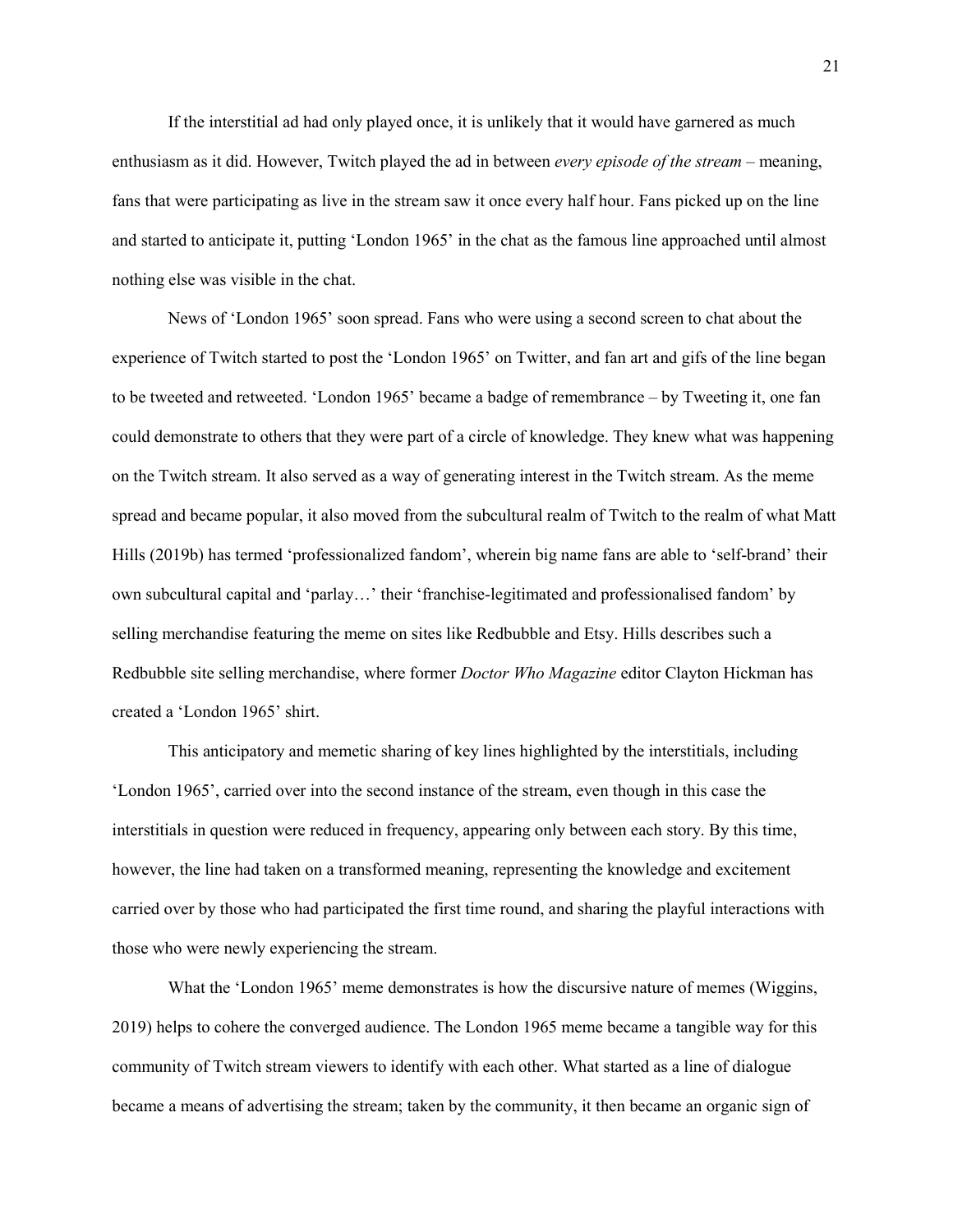being part of the Twitch stream group, which may have encouraged more people to join. As noted above, 20% of our respondents did not watch either of the streams. Many of these stated that this was because they did not understand what Twitch was, or thought it was primarily a gaming platform. However, some were aware of the event even though they did not watch it, which may be attributable to the widespread sharing of the memes on social media outside of Twitch. The 'London 1965' meme demonstrates how memetics doesn't just produce an outcome; it produces a process of always-becoming, where the meme exists as a multifaceted emblem of a community.

## Conclusion

In early 2020, the Coronavirus/COVID-19 pandemic locked down millions of people around the world in their homes. Separated from friends and loved ones for more than 10 weeks, many media viewers turned to digital entertainment for social experiences. Whether it was Jackbox games, digital board games, or simultaneous Netflix parties, the social world collided with the digital world in unprecedented numbers. Interestingly, the *Doctor Who* on Twitch phenomenon that we observed happening in 2019 made a revised appearance through the fan campaign #DoctorWhoLockdown. Organized by fan and *Doctor Who Magazine* writer Emily Cook, the #DoctorWhoLockdown coordinated online experiences, where fans who were physically distant could become socially close through simultaneously watching and livetweeting episodes of *Doctor Who*, often with the creators and stars of the show, each with its own hashtag. As Webb et al. (2016: 1) explain, 'The goal of distributed performance is to join performers and audiences in a shared sensory experience through bi-directional connections'. Indeed, for many fans during #DoctorWhoLockdown, the convergence of media included having to sync multiple devices - starting televisions or BBC iPlayers or Netflix accounts with Twitter streams. What the #DoctorWhoLockdown of 2020 demonstrates -- similarly to what the *Doctor Who* on Twitch of 2018 demonstrates -- is that even repeat showings of older episodes of television can have a feeling of liveness if they are shared between members of an audience: 'While broadcast media have value themselves, there is a marked difference between a one-way channel of communication and the shared experience enabled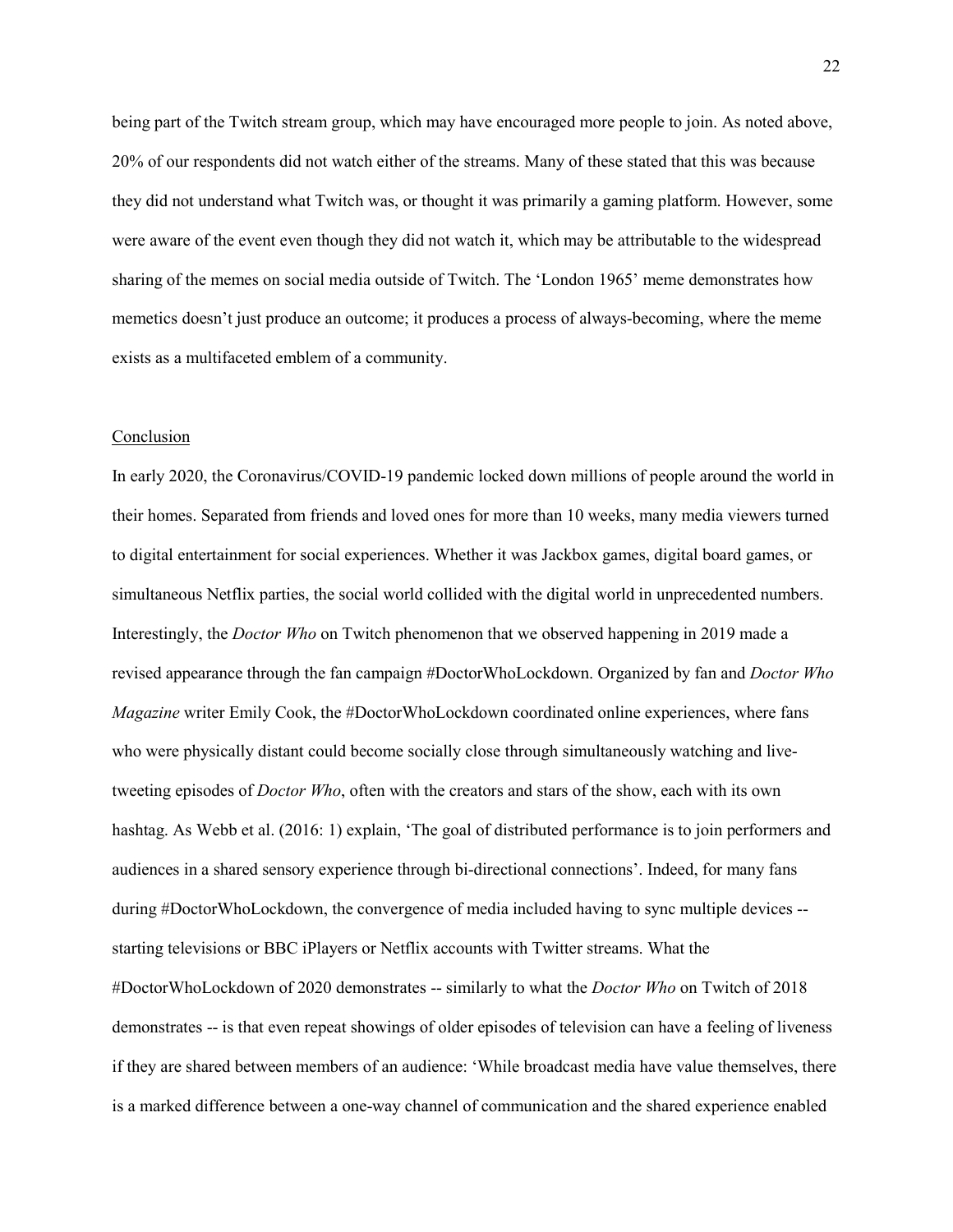by live streaming technologies' (Jacobs 2018). As we have demonstrated in this paper, these simultaneous 'as-live' viewings represent a convergence not just of media, but of people. Bridging generations and technologies, these live events emphasize the communal nature of media through a shared love of a text.

As we write this, other live streaming events are under development, and are taking a lesson from Twitch. For example, the technology development arm of the BBC, BBC R&D, are currently trialling 'BBC Together', a technology that allows simultaneous viewing of synced programming (Hentschel et al., 2020). The impact of communal watching hasn't been lost in the age of digital convergence; it has simply moved to new channels. As new technologies enable new forms of shared experiences, we see new outcomes emerge. Constraints form an inherent part of these live or as-live experiences; giving up individual control over the time and situation in which the viewing experience takes place is a necessary consequence of creating a shared community experience. However, as we have seen, there needs to be a balance between pragmatic accessibility and the additional effort which makes taking part feel special.

As we have discussed in this paper, digital convergences are being used to simulate traditional live practices. Because of new affordances, new types of interactions (e.g., memetic production) have become possible, but at their core these technological convergences represent meaningful social convergences as well. As Burroughs (2019: 160) writes, 'streaming allows audiences to participate in the ripple of mediated information. This immediacy can serve as a counterstream to mass or traditional media's own programming of content and information'. Although we've focused on one particular mode of social convergence in this paper, there are many avenues left to explore: for example, we specifically reached out to *Doctor Who* fans who were interested in Twitch, but we didn't reach Twitch viewers who may have stumbled upon the *Doctor Who* stream, and thus been introduced to new content. In addition, as Burroughs (2019: 160) points out, 'Live-streaming apps and websites such as Periscope and Twitch.tv increasingly straddle the line between sanctioned and unsanctioned content'. We would encourage future scholars to examine some of the unsanctioned ways that Twitch viewers make use of convergent sociality.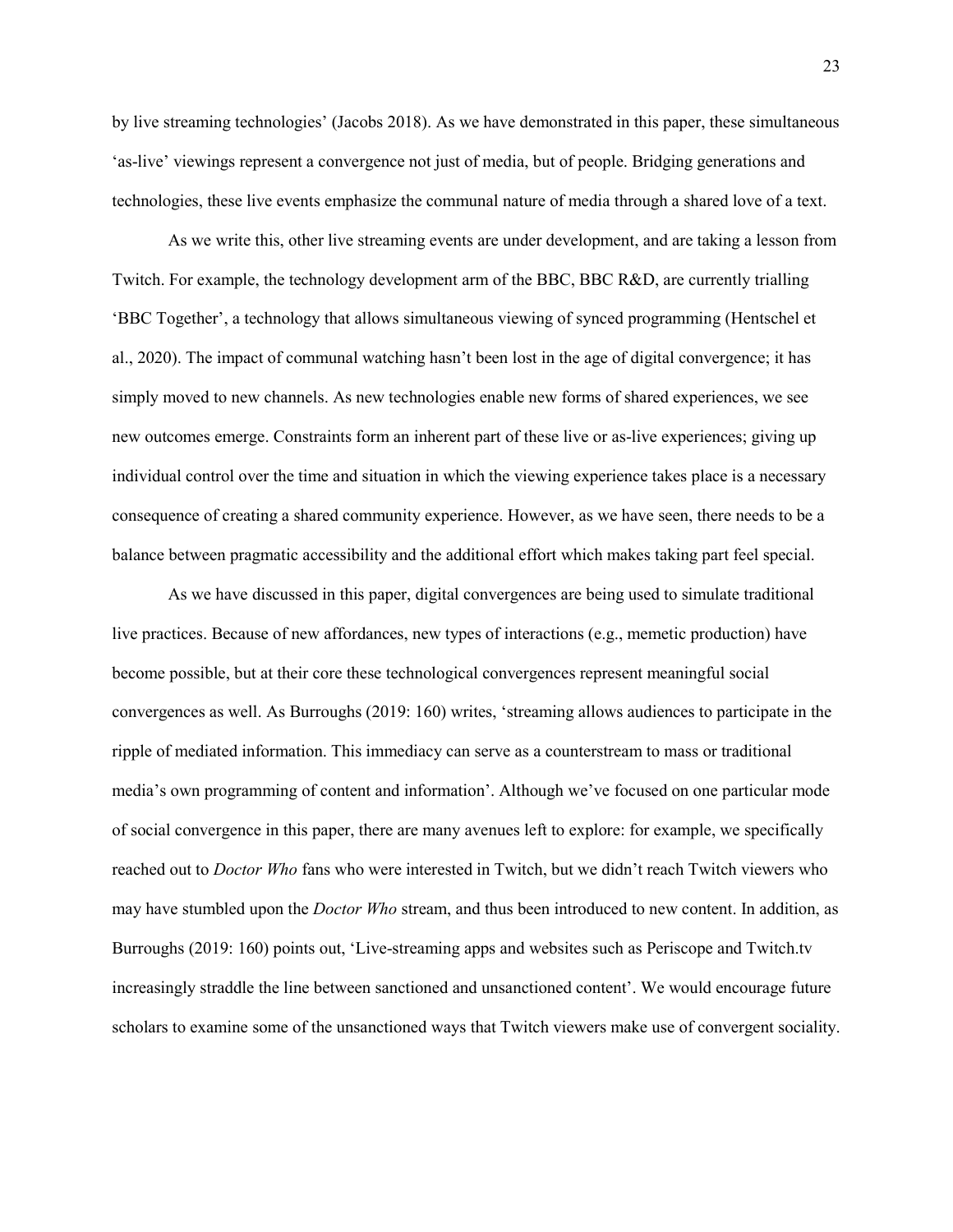- Alexander J (2019) Disney is leading the charge against Netflix by returning to weekly episode releases. *The Verge*, 29 Aug. Available at: [https://www.theverge.com/2019/8/29/20831410/disney-plus](https://www.theverge.com/2019/8/29/20831410/disney-plus-apple-hulu-netflix-binge-episodes-full-season-drop-vs-weekly-release-streaming-model)[apple-hulu-netflix-binge-episodes-full-season-drop-vs-weekly-release-streaming-model](https://www.theverge.com/2019/8/29/20831410/disney-plus-apple-hulu-netflix-binge-episodes-full-season-drop-vs-weekly-release-streaming-model)
- Booth, P and Kelly, P (2013) The changing faces of *Doctor Who* fandom: New fans, new technologies, old practices. *Participations* 10(1): 56–72.
- Booth, P (2020). Between fan and player: branded escape rooms as authorized media texts. *Popular Communication*. Online first. DOI: 10.1080/15405702.2020.1772972

Burroughs B (2019) A cultural lineage of streaming. *Internet Histories* 3(2), 147–161.

Charles, A. (2020) Doctor Who: fan reaction to first black Time Lord exposes Britain's deep divisions on race and gender. *The Conversation.* Available at [https://theconversation.com/doctor-who-fan](https://theconversation.com/doctor-who-fan-reaction-to-first-black-time-lord-exposes-britains-deep-divisions-on-race-and-gender-130962)[reaction-to-first-black-time-lord-exposes-britains-deep-divisions-on-race-and-gender-130962](https://theconversation.com/doctor-who-fan-reaction-to-first-black-time-lord-exposes-britains-deep-divisions-on-race-and-gender-130962)

Chia, A (2020) Productive leisure in post-Fordist fandom. *Journal of Fandom Studies* 8(1): 47–63.

- Cook J (2014) Twitch founder: We turned a 'terrible idea' into a billion-dollar company. *Business Insider,*  20 Oct. Available at: [https://www.businessinsider.com/the-story-of-video-game-streaming-site](https://www.businessinsider.com/the-story-of-video-game-streaming-site-twitch-2014-10?r=US&IR=T)[twitch-2014-10?r=US&IR=T](https://www.businessinsider.com/the-story-of-video-game-streaming-site-twitch-2014-10?r=US&IR=T)
- Eeken, S and Hermes, J (2019) *Doctor Who,* ma'am: YouTube reactions to the 2017 reveal of the new Doctor. *Television and New Media*. Online first. DOI: 10.1177/1527476419893040
- Gros, D, Hackenholt, A, Zawadzki, P, & Wanner, B (2018) Interactions of Twitch users and their usage behavior. In: *Social computing and social media. Technologies and analytics* (ed G Meiselwitz), SCSM, July, pp. 201–213. Lecture Notes in Computer Science, vol 10914. Springer, Cham.
- Gupta, A. (2013). Doctor Who and race: Reflections on the change of Britain's status in the international system. The Round Table, 102(1), 41-50.
- Haimson, OL and Tang, JC (2017) What makes live events engaging on Facebook Live, Periscope, and Snapchat. In: *Proceedings of the 2017 CHI conference on human factors in computing systems*, ACM, pp. 48-60.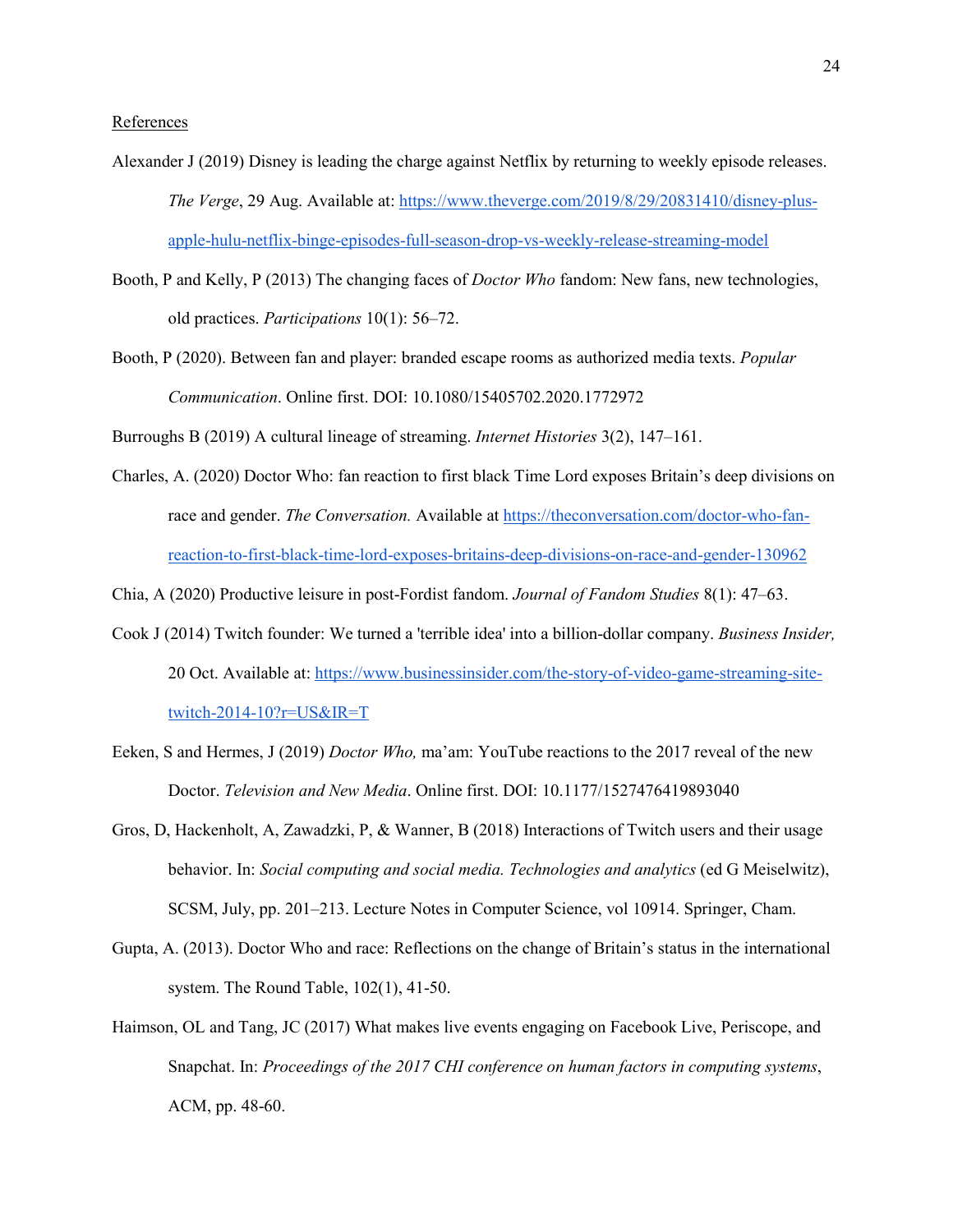- Hentschel, K, Ramdhany, R, and Miller, L. (2020) BBC Together. *BBC,* 19 May. Available at: <https://www.bbc.co.uk/rd/blog/2020-05-iplayer-watch-party-group-watching-viewing>
- Herbert, D, Lotz, AD, and Marshall, L (2019) Approaching media industries comparatively: A case study of streaming. *International Journal of Cultural Studies* 22(3): 349–366.
- Hills, M (2015) *Doctor Who: The Unfolding Event: Marketing, Merchandising and Mediatizing a Brand Anniversary.* Houndsmills, UK: Palgrave.
- Hills, M (2019a) Anti-fandom meets ante-fandom: *Doctor Who* fans' textual dislike and 'idiorrhythmic' fan experiences. In: *Anti-Fandom* (ed M Click), pp. 102–124. New York: New York University Press.
- Hills, M (2019b) RedBubble and the symbolic capital of professionalized fandom in *Doctor Who* design work. In: Society for Cinema and Media Studies Conference, Seattle, WA.
- Horvath, JC, Horton, AJ, Lodge, JM, and Hattie, JAC (2017), The impact of binge watching on memory and perceived comprehension. *First Monday* 22(9):

https://firstmonday.org/ojs/index.php/fm/article/view/7729/6532

- Jacobs, N (2018) Live streaming as participation: A case study of conflict in the digital/physical spaces of *Supernatural* conventions. *Transformative Works and Cultures* 28: https://doi.org/10.3983/twc.2018.1393.
- Jenkins, H (2006) *Convergence Culture: Where Old and New Media Collide*. New York: New York University Press.
- Johnson, C (2019) *Online TV*. London: Routledge.
- Johnson, D (2019) *Transgenerational Media Industries: Adults, Children, and the Reproduction of Culture*. Ann Arbor, MI: University of Michigan Press.
- Johnson, MR, and Woodcock, J (2019). The impacts of live streaming and Twitch.tv on the video game industry. *Media, Culture & Society* 41(5): 670–688.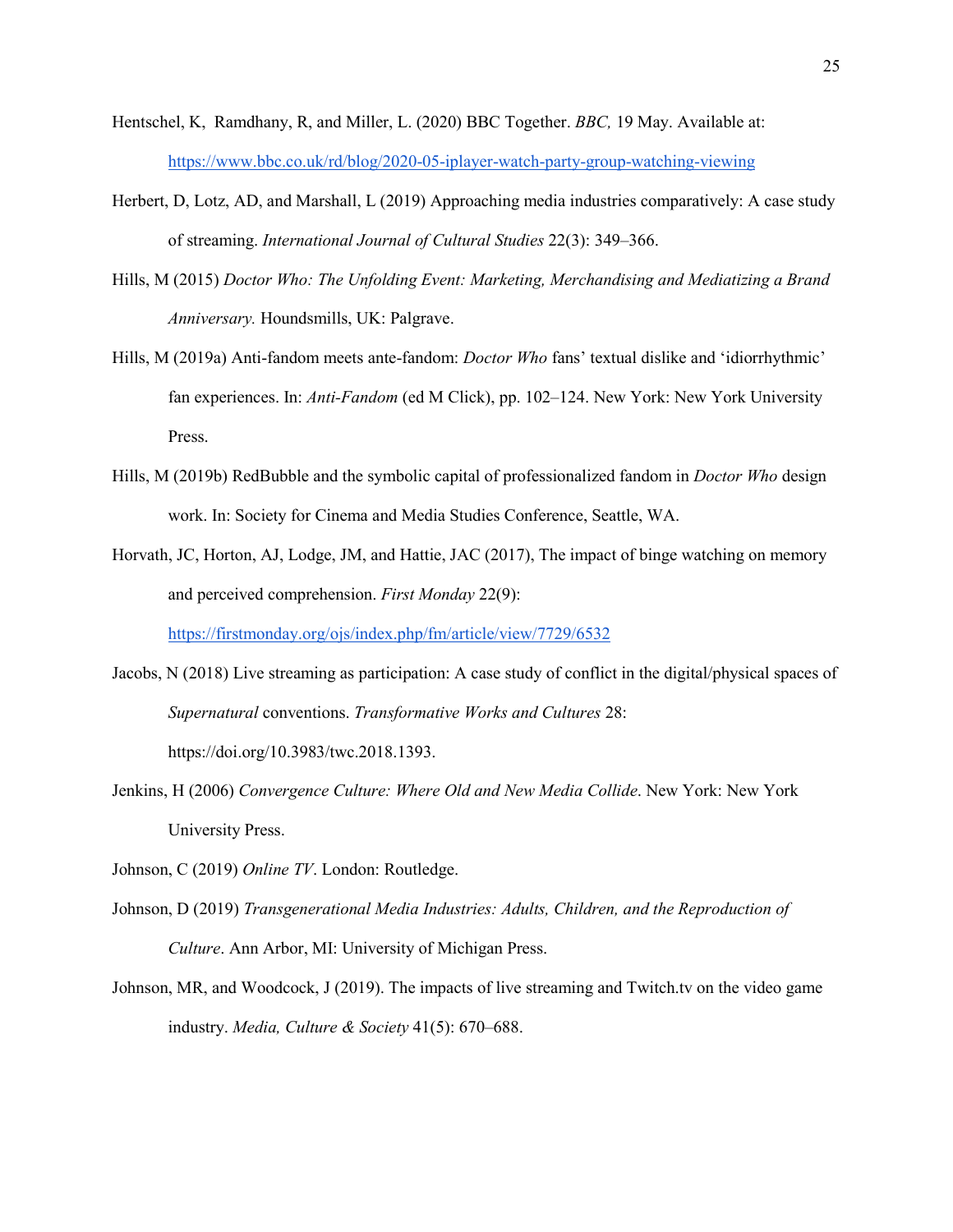- Kendrick, A (2019). Summer of '65 -- A retrospective of Doctor Who on Twitch. *The Tides of Time,* 14 Aug*.* Available at: https://oxforddoctorwho-tidesoftime.blog/2019/08/15/summer-of-65-doctorwho-on-twitch/
- Levine, E (2008) Distinguishing television: the changing meanings of television liveness. *Media, Culture & Society* 30(3), 393–409.
- Literat, I, and van den Berg, S (2019) Buy memes low, sell memes high: Vernacular criticism and collective negotiations of value on Reddit's MemeEconomy. *Information, Communication & Society* 22(2): 232–249.
- Lupinacci, L (2020) 'Absentmindedly scrolling through nothing': liveness and compulsory continuous connectedness in social media. *Media, Culture & Society* online first, 1–18. DOI: 10.1177/0163443720939454
- Milner, R (2019) *World Made Meme*. Cambridge, MA: MIT Press.
- Moore, M (2019) 138m *Doctor Who* fans travel back in time. *The Times,* 14 Jan. Available at: <https://www.thetimes.co.uk/article/138m-doctor-who-fans-travel-back-in-time-p2zqk0mc6>
- Morris, JW (2019) Platform fandom. In: *The Routledge Companion to Media Fandom* (ed M Click and S Scott), pp. 356–364. New York: Routledge.
- Oh, H, Fiore, AM, and Jeoung, M (2007) Measuring experience economy concepts: tourism applications. *Journal of Travel Research* 46: 119–132.

Pande, R. (2018). *Squee from the margins: Fandom and race*. University of Iowa Press.

Pardes, A (2019) Reddit Now lets you livestream. What could go wrong? *Wired*, 19 Aug. Avaialble at: https://www.wired.com/story/reddit-livestreaming-rpan/

Pew Research (2017) About 6 in 10 young adults in U.S. primarily use online streaming to watch TV. *Pew Research*, 13 Sept. Available at: [https://www.pewresearch.org/fact-tank/2017/09/13/about-6](https://www.pewresearch.org/fact-tank/2017/09/13/about-6-in-10-young-adults-in-u-s-primarily-use-online-streaming-to-watch-tv/) [in-10-young-adults-in-u-s-primarily-use-online-streaming-to-watch-tv/](https://www.pewresearch.org/fact-tank/2017/09/13/about-6-in-10-young-adults-in-u-s-primarily-use-online-streaming-to-watch-tv/)

Phillips, I (2017) Reversing the polarity of the gender flow: On reactions to Jodie Whittaker as the Doctor. *TVAD: Theorizing Visual Art & Design,* 28 July.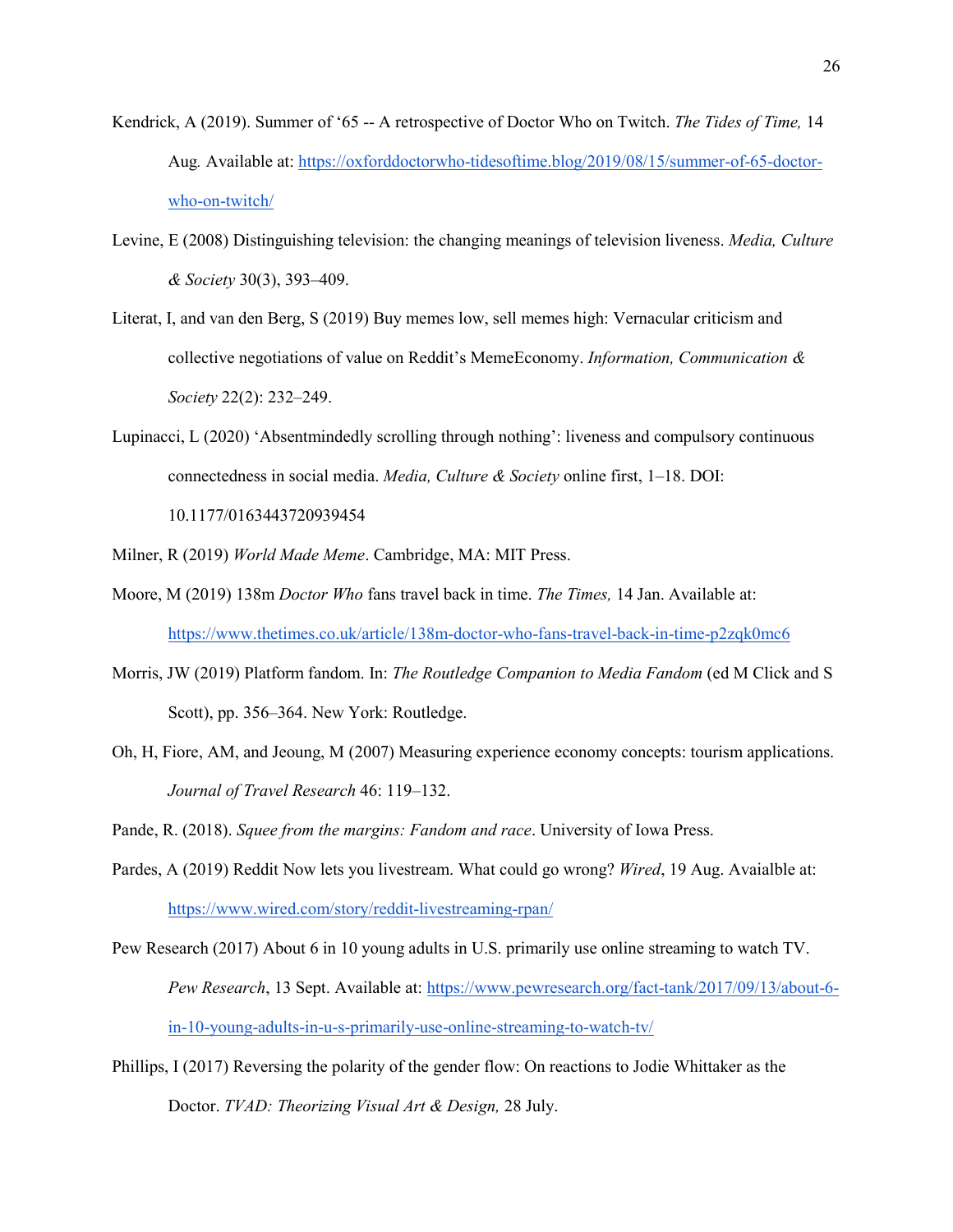https://uhra.herts.ac.uk/bitstream/handle/2299/21395/TVAD Theorizing Visual Art Design IP. pdf?sequence=1

Phillips, I (2020) *Once Upon a Time Lord: The Myths and Stories of Doctor Who*. London: Bloomsbury.

- Pine III, BJ and Gilmore, JH (2019) *The Experience Economy,* rev. edition. Boston, MA: Harvard Business Review Press.
- Pires, K, and Simon, G (2015). YouTube live and Twitch: A tour of user-generated live streaming systems. In: *Proceedings of the 6th ACM multimedia systems conference*, pp. 225–230. New York, NY: Association for Computing Machinery.
- Reason, M, and Lindelof, AM, eds. (2016) *Experiencing Liveness in Contemporary Performance: Interdisciplinary Perspectives*. New York: Taylor & Francis.
- Seitz, MZ (2019) Is *Game of Thrones* the last show we'll watch together. *Vulture*, 04 April. Available at: <https://www.vulture.com/2019/04/game-of-thrones-the-last-show-we-watch-together.html>

Shifman, L (2014) *Memes in Digital Culture*. Cambridge, MA: MIT Press.

- Sørensen, IE (2016) The revival of live TV: liveness in a multiplatform context. *Media, Culture & Society*  38(3): 381–399.
- Stewart, M (2020) Live tweeting, reality TV and the nation. *International Journal of Cultural Studies*  23(3): 352–367.
- Tang, JC, Venolia, G and Inkpen, KM (2016) Meerkat and periscope: I stream, you stream, apps stream for live streams. In: *Proceedings of the 2016 CHI Conference on Human Factors in Computing Systems*, May, pp. 4770–4780.
- Taylor, TL (2018) *Watch Me Play: Twitch and the Rise of Game Live Streaming*. Princeton, NJ: Princeton University Press.
- Van Dijck, J, Poell, T and de Waal, M (2018) *The Platform Society: Public Values in a Connective World*. Oxford, UK: Oxford University Press.

Van Es, K (2016) *The Future of Live.* Cambridge, UK: Polity Press.